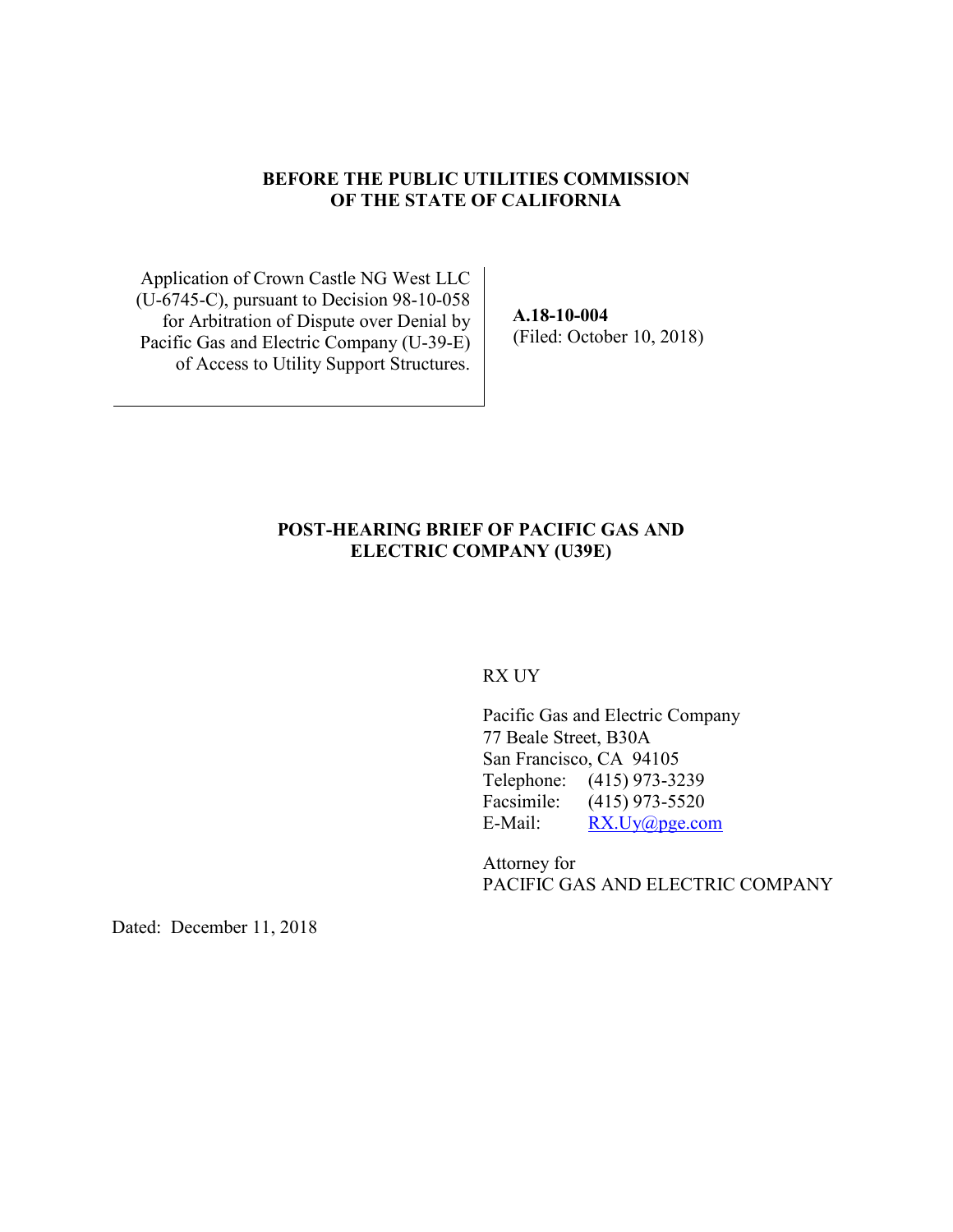## **TABLE OF CONTENTS**

| I.   |             |                                                                 |                                                                                                                                  |  |  |
|------|-------------|-----------------------------------------------------------------|----------------------------------------------------------------------------------------------------------------------------------|--|--|
| II.  |             |                                                                 |                                                                                                                                  |  |  |
| III. |             |                                                                 |                                                                                                                                  |  |  |
|      | $A_{\cdot}$ | Crown Castle Carries the Burden of Proof Because Crown Seeks to |                                                                                                                                  |  |  |
|      |             | 1.                                                              | PG&E's Overhead Facilities License Agreement Complies with<br>the ROW Decision's "Preferred Outcomes," and the Commission        |  |  |
|      |             | 2.                                                              | Crown Castle's Proposed Agreement Deviates from the "Preferred                                                                   |  |  |
|      | <b>B.</b>   |                                                                 | Crown Castle Has Made Several Mischaracterizations that PG&E Seeks to                                                            |  |  |
|      |             | 1.                                                              | PG&E's Tenancy Option is Not Truly "Unworkable" for Crown<br>Castle, Considering that Crown Attaches as a Tenant to Poles        |  |  |
|      |             | 2.                                                              | Crown Castle Incorrectly Claimed that PG&E's Prepared Rebuttal<br>Testimony Omits a Footnote Regarding Different Rules for ILECs |  |  |
|      |             | 3.                                                              | Crown Castle Mischaracterized its Own Prepared Testimony<br>Regarding the Number of Poles that it has Purchased through the      |  |  |
|      |             | $\overline{4}$ .                                                | The Commission Should Give No Weight to Exhibits Crown-03,                                                                       |  |  |
| IV.  |             |                                                                 |                                                                                                                                  |  |  |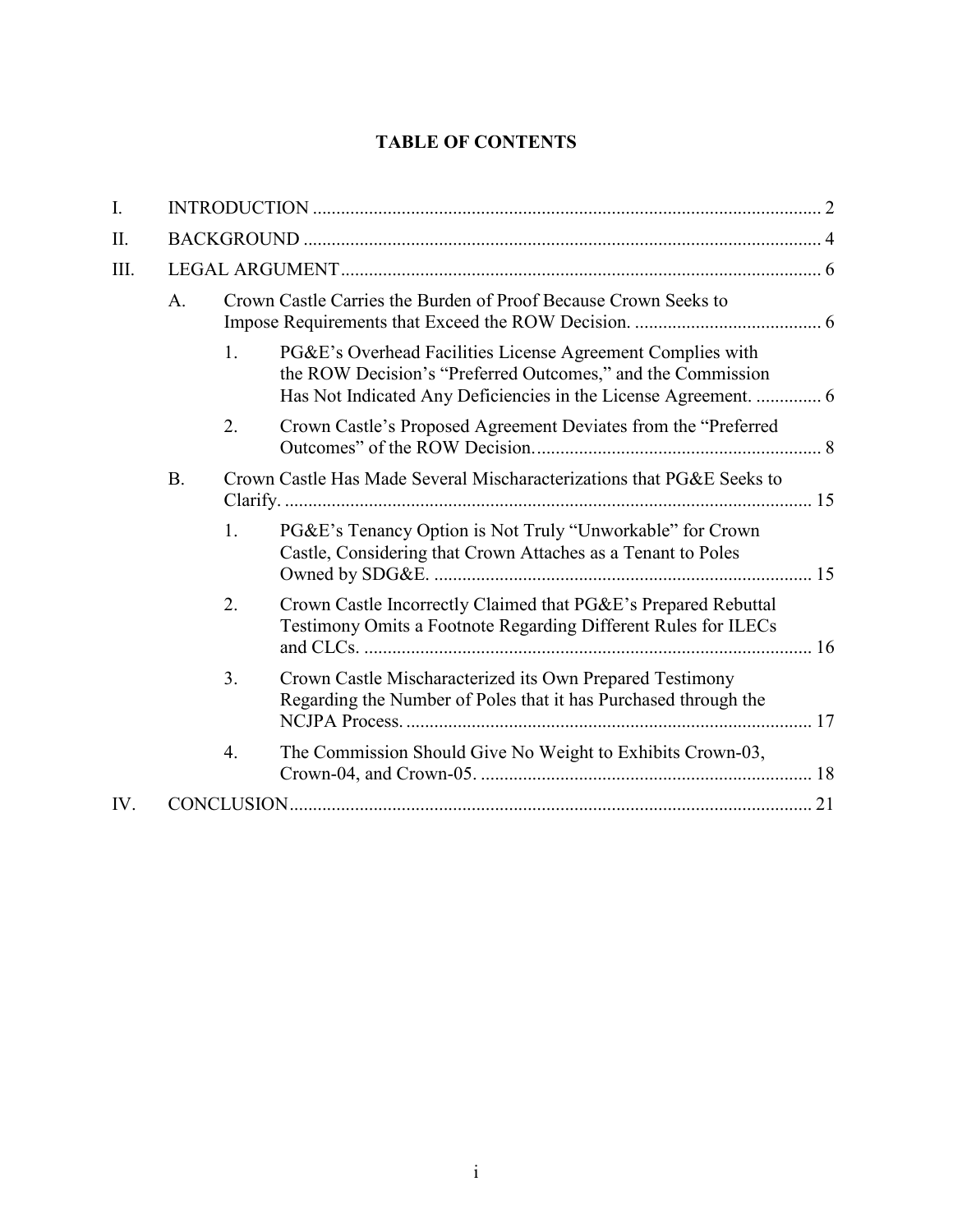## **TABLE OF AUTHORITIES**

# **Page(s)**

# **CASES**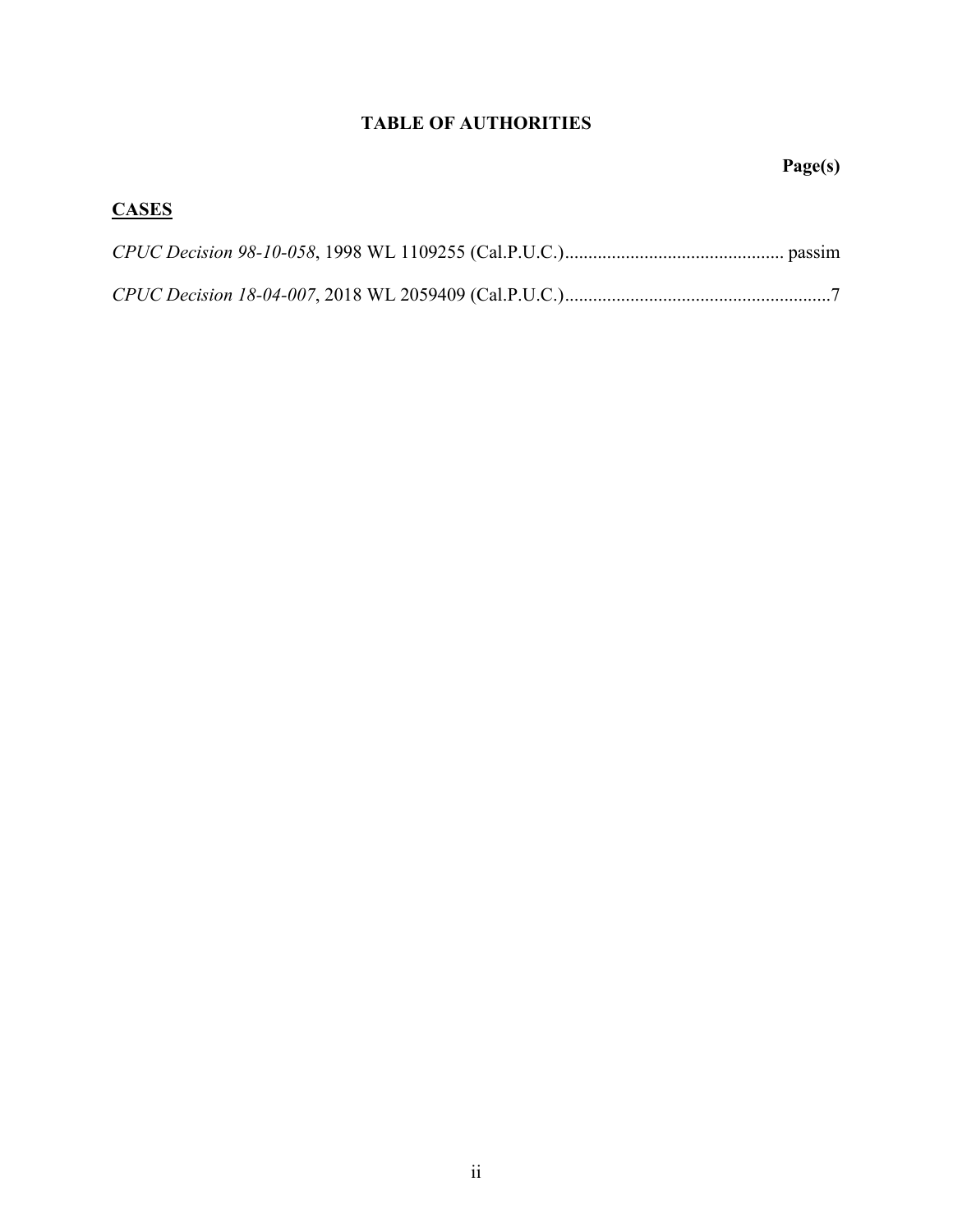#### **BEFORE THE PUBLIC UTILITIES COMMISSION OF THE STATE OF CALIFORNIA**

Application of Crown Castle NG West LLC (U-6745-C), pursuant to Decision 98-10-058 for Arbitration of Dispute over Denial by Pacific Gas and Electric Company (U-39-E) of Access to Utility Support Structures.

**A.18-10-004** (Filed: October 10, 2018)

#### **POST-HEARING BRIEF OF PACIFIC GAS AND ELECTRIC COMPANY (U39E)**

Pursuant to Rule IX of Appendix A of Commission Decision ("D.") 98-10-058 ("the right-of-way/ROW Decision"), Pacific Gas and Electric Company ("PG&E") timely submits this post-hearing brief for the above-referenced proceeding. PG&E seeks a ruling from the Commission determining that PG&E's Overhead Facilities License Agreement satisfies PG&E's right-of-way ("ROW") access requirements under the ROW Decision, and PG&E has fulfilled its ROW obligations by offering this License Agreement to Crown Castle.<sup>[1](#page-3-0)/</sup> Furthermore, PG&E respectfully requests that the Commission reject Crown Castle's proposed agreement.<sup>[2/](#page-3-1)</sup>

PG&E notes that the December 10, 2018 Assigned Commissioner's Scoping Memo and Ruling ("Scoping Memo") sets a due date of December 10 for the parties' respective post-hearing briefs.<sup>[3/](#page-3-2)</sup> On December 10, PG&E emailed a procedural inquiry to Administrative Law Judge ("ALJ") Patricia Miles and the Service List requesting clarification about the December 10

<span id="page-3-0"></span> $\overline{a}$ 1/ During the November 29, 2018 evidentiary hearing ("EH"), PG&E's Overhead Facilities License Agreement was entered into evidence as Exhibit PG&E-02. See EH transcript, p. 124, lines 13- 21.

<span id="page-3-1"></span><sup>2/</sup> During the EH, Crown Castle's proposed agreement was entered into evidence as Exhibit Crown-02. See EH transcript, p. 125, line 24 to p. 126, line 11.

<span id="page-3-2"></span><sup>3/</sup> Scoping Memo, p. 5.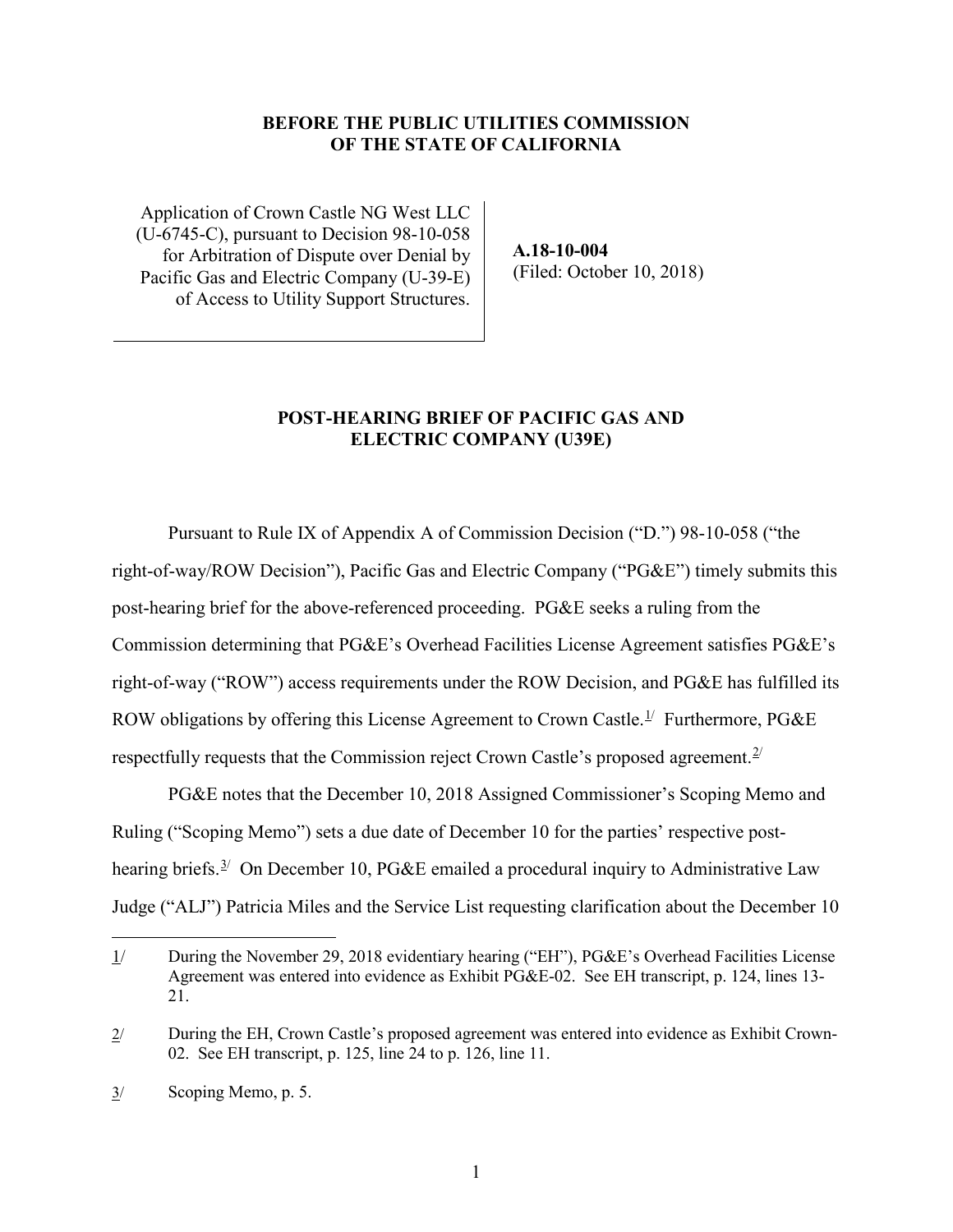due date, considering that the parties had agreed to a December 11 date during the evidentiary hearing ("EH"). $4$ <sup>'</sup> In her email response, ALJ Miles indicated that she would accept post-hearing briefs submitted on December 11. $\frac{5}{2}$ 

Pursuant to ALJ Miles's instructions during the  $EH, \frac{6}{7} PG\&E$  $EH, \frac{6}{7} PG\&E$  $EH, \frac{6}{7} PG\&E$  is serving its post-hearing brief but not filing it.<sup>1/</sup> In the event that the Commission would like PG&E to file the posthearing brief as well, PG&E respectfully requests that the Commission instruct the parties to do so.

#### <span id="page-4-0"></span>**I. INTRODUCTION**

On October 10, 2018, Crown Castle filed this Application for Arbitration against PG&E, claiming that PG&E "has effectively denied access" to PG&E's solely-owned poles in violation of the ROW Decision.<sup>[8/](#page-4-5)</sup> However, PG&E has never denied access to Crown Castle; instead, PG&E has continued to offer its Overhead Facilities License Agreement to Crown. This License Agreement satisfies all of the access requirements of the ROW Decision and fully complies with the set of "preferred outcomes" set forth in the ROW Decision.<sup>[9/](#page-4-6)</sup> In fact, PG&E has filed this License Agreement with the Commission in PG&E's Advice Letter ("AL") 2982-E, and the

- <span id="page-4-5"></span>8/ Application for Arbitration, p. 1.
- <span id="page-4-6"></span>9/ The ROW Decision established a set of "preferred outcomes" to provide guidance in instances of access disputes. See ROW Decision, 1998 WL 1109255 (Cal.P.U.C.) at \*7-8.

<span id="page-4-1"></span><sup>4/</sup> See EH transcript, p. 122, line 18 to p. 123, line 7.

<span id="page-4-2"></span><sup>5/</sup> See email from ALJ Miles sent to the Service List at 5:04 PM on December 10, 2018.

<span id="page-4-3"></span><sup>6/</sup> See EH transcript, p. 120, line 13.

<span id="page-4-4"></span><sup>7/</sup> The Scoping Memo does not provide any additional guidance regarding the service and/or filing of the post-hearing briefs.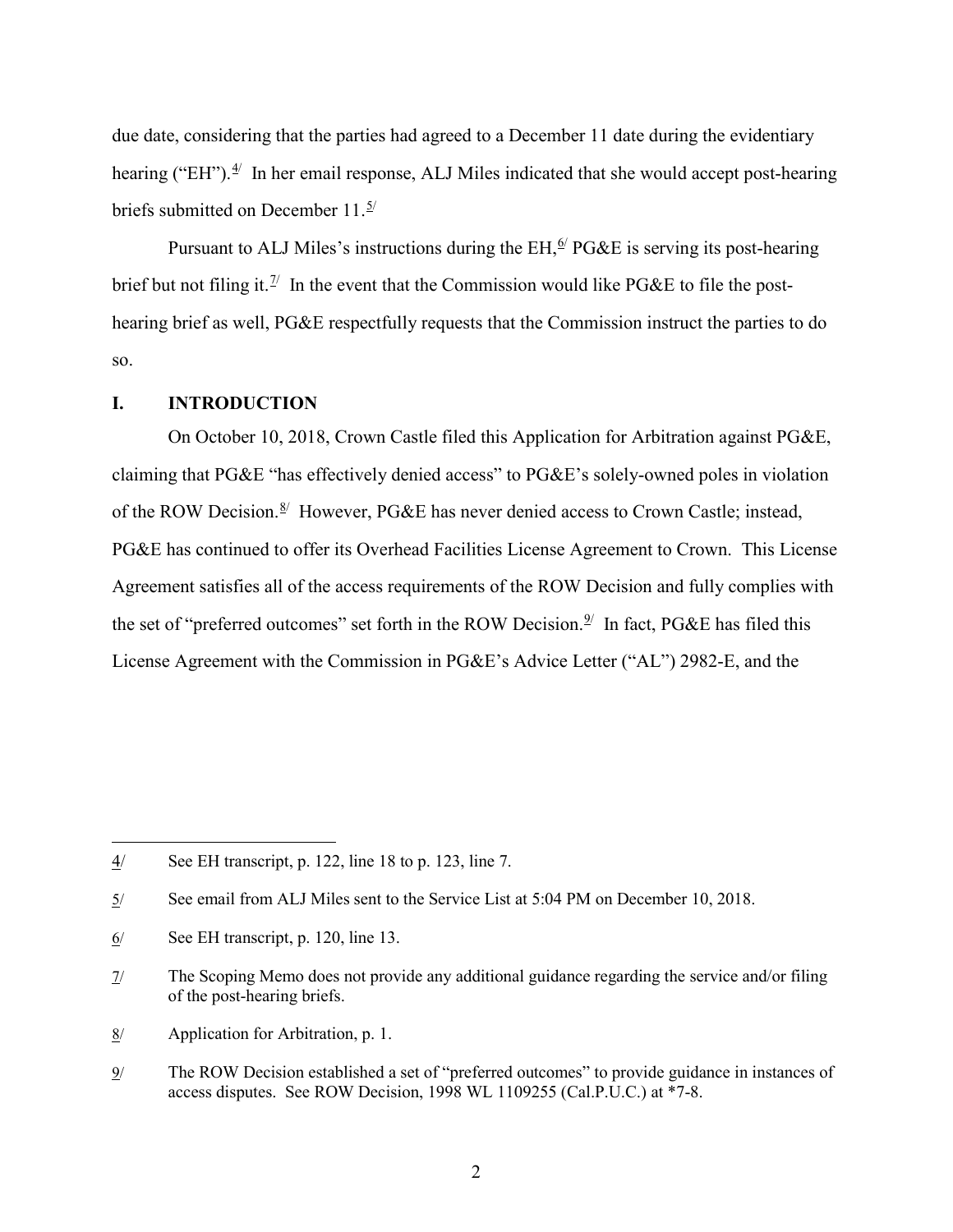Commission has not reported any deficiencies. $10/11/$  $10/11/$  $10/11/$  $10/11/$ 

 $\overline{a}$ 

 Despite the Overhead Facilities License Agreement's compliance with the ROW Decision, Crown Castle demands that PG&E sell an ownership interest in PG&E's solely-owned poles under terms of sale dictated by Crown. However, nothing in the ROW Decision provides Crown Castle or any other attacher the right to dictate the terms of sale for an electric utility's solely-owned assets. Instead, the ROW Decision emphasizes that the nondiscriminatory access requirements pertain to tenancy licensing, not ownership, as explained in detail in PG&E's Response to the Application for Arbitration, which PG&E incorporates in this post-hearing brief. Furthermore, Crown Castle seeks to exceed the ROW requirements by attempting to impose additional obligations on PG&E, such as a 45-day "deemed-approved" provision and the elimination of the 48-hour advance notice requirement prior to commencing work on PG&E's poles. In the ROW Decision, the Commission expressly rejected these additional requirements sought by Crown, and consequently, the Commission should deny Crown Castle's proposed agreement.

Ultimately, Crown Castle seeks to dictate the terms of sale for PG&E's solely-owned assets. Such a concept should trouble any regulatory agency and would raise serious constitutional concerns if entertained by the Commission. Accordingly, PG&E respectfully requests that the Commission adopt PG&E's Overhead Facilities License Agreement as the arbitrated agreement between PG&E and Crown Castle in this proceeding.

<span id="page-5-0"></span><sup>10/</sup> See AL 2982-E, filed by PG&E on February 13, 2007, and the Commission's response letter dated March 8, 2007. PG&E provides a copy of AL 2982-E and the Commission's response letter on PG&E's website here: [https://www.pge.com/nots/rates/tariffs/2007-e.shtml.](https://www.pge.com/nots/rates/tariffs/2007-e.shtml) PG&E referenced this AL and provided the website link on page 1 of the legal pleading of PG&E's Response to the Application for Arbitration.

<span id="page-5-1"></span><sup>11/</sup> PG&E filed AL 2982-E as an informational submittal. Pursuant to General Order 96-B, sections 3.9 and 6.2, the Commission does not approve informational submittals but may notify the utility of any omissions or defects in the submittal. In its March 8, 2007 response letter to AL 2982-E, the Commission did not indicate any omissions or defects in PG&E's Overhead Facilities License Agreement.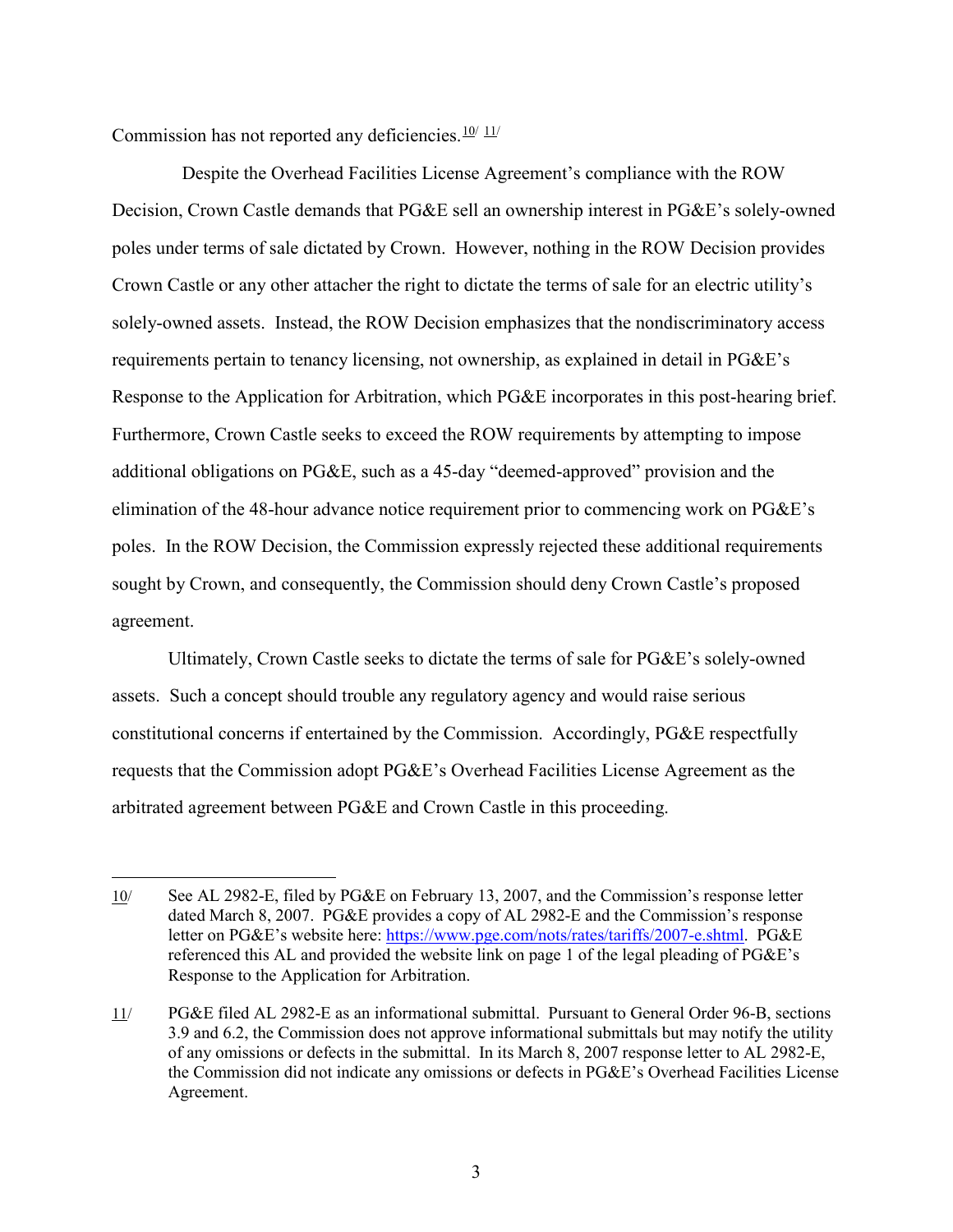#### <span id="page-6-0"></span>**II. BACKGROUND**

PG&E is an incumbent utility that owns nearly 2.4 million poles located within its service territory.<sup>[12](#page-6-1)/</sup> Of these 2.4 million poles, over 1.1 million are jointly-owned.<sup>[13](#page-6-2)/</sup> PG&E allows for telecommunication carriers and cable TV providers to attach to PG&E's structures through two means: tenancy or ownership. $\frac{14}{1}$ 

Through the tenancy option, PG&E leases one-foot increments of vertical space in the communications zone of the pole to qualified entities.<sup>[15/](#page-6-4)</sup> PG&E facilitates this transaction through an Overhead Facilities License Agreement with the prospective tenant, who is required to hold a Certificate of Public Necessity and Convenience ("CPNC") from the Commission that thereby authorizes the entity to access structures in governmental ROW for communication conductor attachments.<sup>[16](#page-6-5)</sup>/ PG&E's Overhead Facilities License Agreement, which PG&E filed with the Commission in AL 2982-E, satisfies all of the mandatory nondiscriminatory access provisions of the ROW Decision.<sup>[17](#page-6-6)/</sup>

Through the ownership option, PG&E facilitates the *voluntary* sale and purchase of an ownership interest, which specifically includes the entire communications zone.<sup>[18/](#page-6-7)</sup> This ownerto-owner transaction occurs through the Northern California Joint Pole Association ("NCJPA").<sup>[19/](#page-6-8)</sup> AT&T, an incumbent local exchange carrier ("ILEC"), serves as  $P G \& E$ 's

- <span id="page-6-3"></span>14/ Exhibit PG&E-01, p. 3.
- <span id="page-6-4"></span>15/ Exhibit PG&E-01, p. 3.
- <span id="page-6-5"></span>16/ Exhibit PG&E-01, p. 3.
- <span id="page-6-6"></span>17/ Exhibit PG&E-01, p. 3, 5.
- <span id="page-6-7"></span>18/ Exhibit PG&E-01, p. 3.
- <span id="page-6-8"></span>19/ Exhibit PG&E-01, p. 3.

<span id="page-6-1"></span><sup>12/</sup> PG&E's Prepared Rebuttal Testimony, p. 1. This Prepared Rebuttal Testimony was sponsored by Ms. Tinamarie De Teresa, who served as PG&E's witness. During the EH, this Prepared Rebuttal Testimony was entered into evidence as Exhibit PG&E-01. See EH transcript, p. 124, lines 4-12.

<span id="page-6-2"></span><sup>13/</sup> Exhibit PG&E-01, p. 1.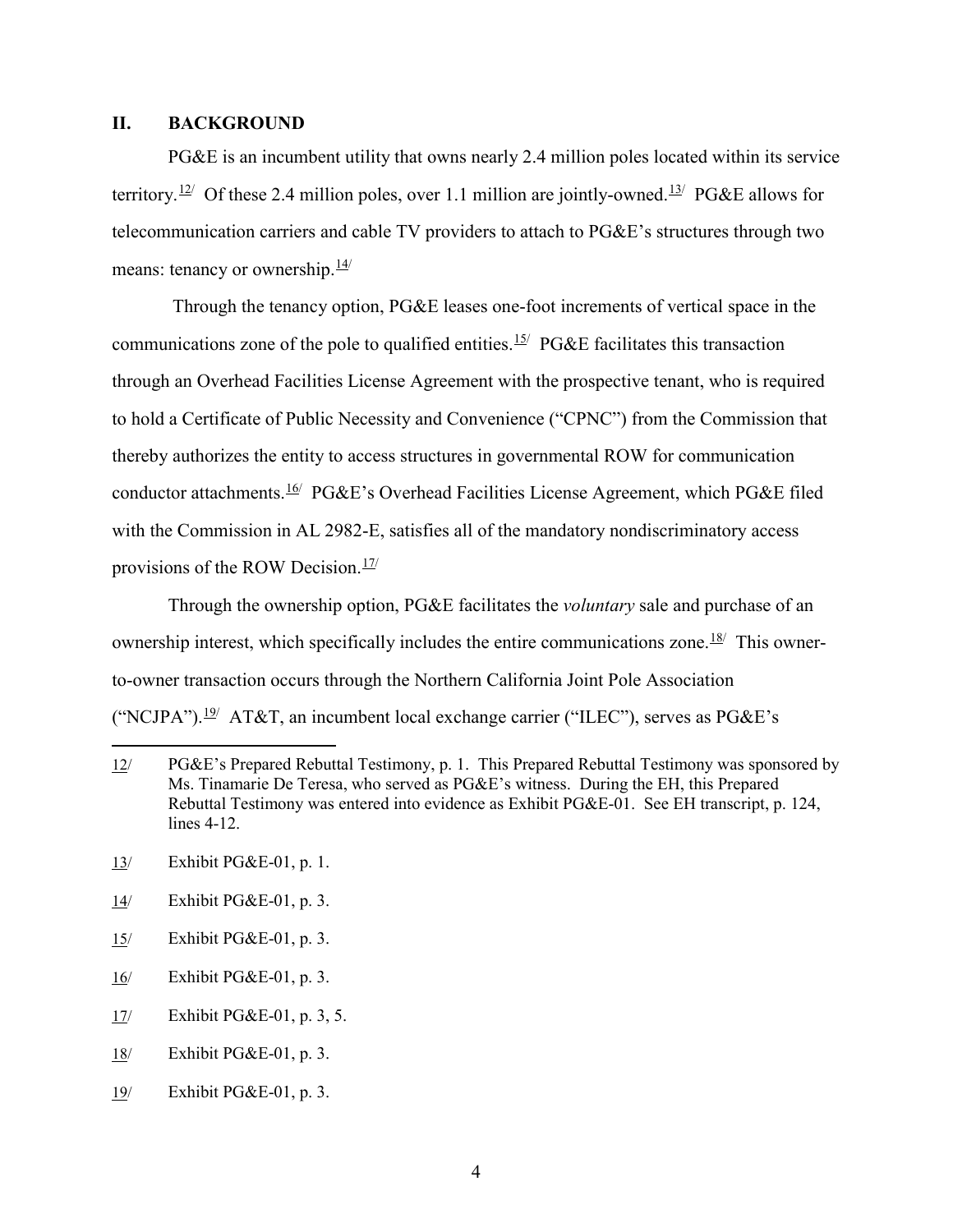primary pole joint-owner.<sup>[20](#page-7-0)/</sup> Because PG&E requires purchase of the entire communications zone under this ownership option, PG&E requires the purchaser to assume the responsibilities for administering tenants in the communications zone. $21/$  As expressed in the legal pleading of PG&E's Response to the Application for Arbitration, this ownership option is separate from the ROW Decision, which pertains to mandatory tenancy access, not ownership.

In its Application for Arbitration, Crown Castle, a competitive local exchange carrier ("CLC"), acknowledges that PG&E has offered both options of attachment.<sup>[22/](#page-7-2)</sup> However, Crown Castle claims that PG&E's tenancy option somehow violates the ROW Decision.<sup>[23](#page-7-3)/</sup> With regards to the ownership option, Crown Castle argues that PG&E should be "required to sell to Crown Castle and any other requesting CLCs the space the CLC needs for its attachment (e.g. one foot)."<sup>[24/](#page-7-4)</sup> In other words, Crown Castle seeks terms of sale that deviate from PG&E's longstanding terms of sale with  $AT&T.\frac{25}{ }$ 

Citing the ROW Decision, Crown Castle's Application for Arbitration states that the ROW rules "[do] not require CLCs to provide access to cable companies." $26/$  $26/$  Thus, during the course of this arbitration proceeding, PG&E determined that it could no longer offer CLCs with any terms of sale unless and until the Commission requires all CLCs to provide the same

- <span id="page-7-3"></span>23/ See Exhibit Crown-01, p. 6.
- <span id="page-7-4"></span>24/ October 29, 2018 Joint Statement of Crown Castle and PG&E on Unresolved Issues ("Joint Statement"), p. 4.
- <span id="page-7-5"></span>25/ During the EH, Ms. De Teresa testified that PG&E's policy of requiring all purchasers to buy the entirety of the communications zone and assume all tenant management responsibilities for that zone has been in place for at least the past 10 years. See EH transcript, p. 110, line 13 to p. 111, line 13.

<span id="page-7-0"></span><sup>20/</sup> Legal pleading of PG&E's Response to the Application for Arbitration, p. 3.

<span id="page-7-1"></span><sup>21/</sup> Exhibit PG&E-01, p. 3.

<span id="page-7-2"></span><sup>22/</sup> Crown Castle's Prepared Testimony, p. 6. This Prepared Testimony was sponsored by Mr. Scott Scandalis, who served as Crown Castle's witness. During the EH, this Prepared Testimony was entered into evidence as Exhibit Crown-01. See EH transcript, p. 125, lines 11-23.

<span id="page-7-6"></span><sup>26/</sup> See Application for Arbitration, p. 8, citing to the ROW Decision, 1998 Cal. PUC LEXIS at \*38.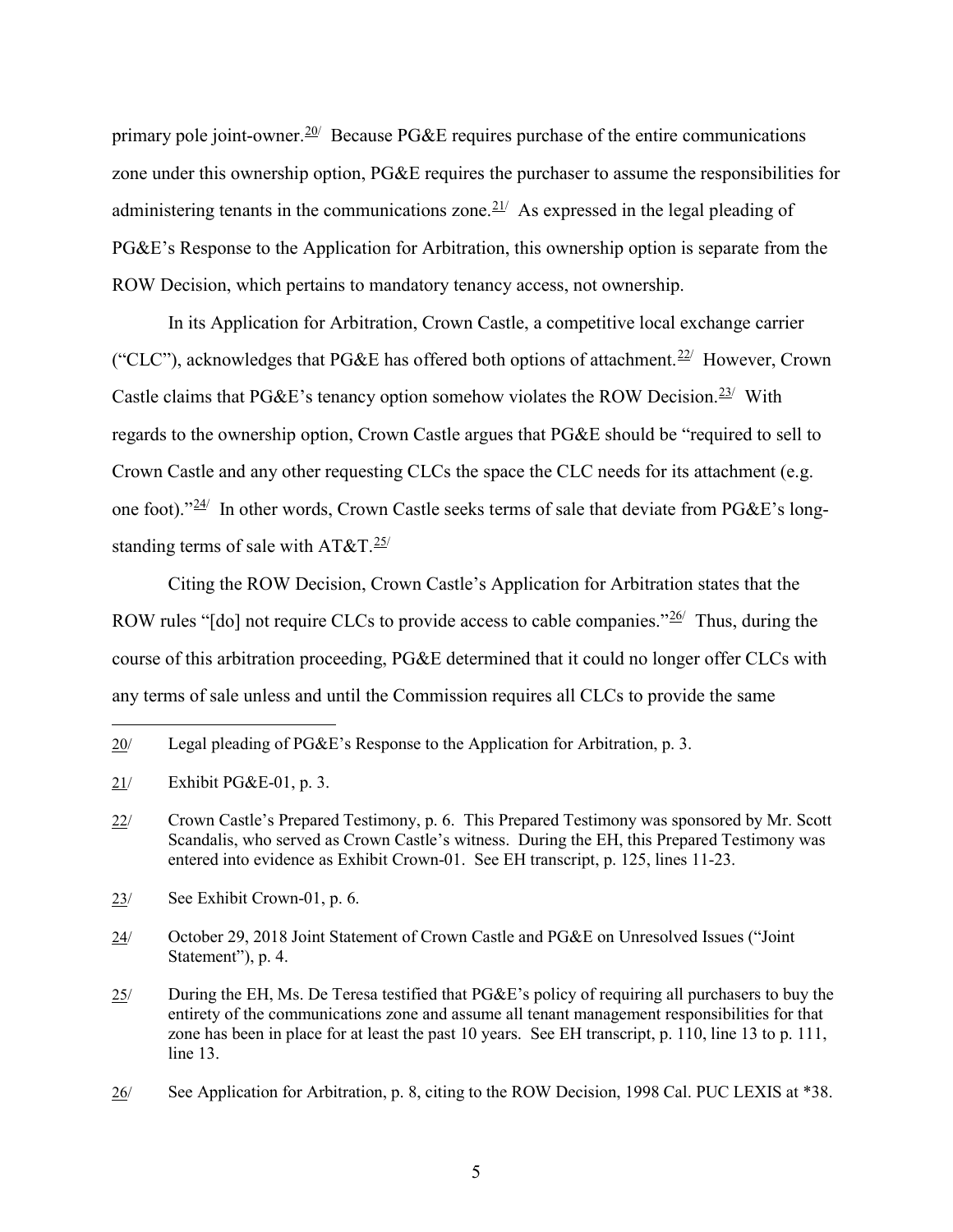nondiscriminatory access required of electric utilities and ILECs. $27/$  $27/$ 

## <span id="page-8-1"></span><span id="page-8-0"></span>**III. LEGAL ARGUMENT**

## **A. Crown Castle Carries the Burden of Proof Because Crown Seeks to Impose Requirements that Exceed the ROW Decision.**

The ROW Decision states,

We shall, therefore, adopt a set of rules as prescribed in Appendix A governing ROW arrangements, and shall administer the rules in the form of "preferred outcomes" . . . In resolving disputes over ROW access, we shall consider how closely each party has conformed with our adopted "preferred outcomes" and whether proposed terms are unfairly discriminatory or anticompetitive. The burden of proof shall be on the party advocating a departure from our adopted standards in prevailing in a disputed agreement.  $28/$  $28/$ 

In the arbitration at hand, PG&E's Overhead Facilities License Agreement fully conforms with

the "preferred outcomes" set forth in the ROW Decision, whereas Crown Castle's proposed

agreement seeks wide-ranging deviations from the "preferred outcomes." As a result, Crown

<span id="page-8-2"></span>Castle carries the burden of proof.

## **1. PG&E's Overhead Facilities License Agreement Complies with the ROW Decision's "Preferred Outcomes," and the Commission Has Not Indicated Any Deficiencies in the License Agreement.**

PG&E's Overhead Facilities License Agreement fully conforms with the ROW

Decision's "preferred outcomes," considering that PG&E filed this License Agreement with the

Commission in AL [29](#page-8-5)82-E, and the Commission did not indicate any deficiencies.  $29/30/$  $29/30/$  In AL

<span id="page-8-3"></span> $\overline{a}$ 27/ Exhibit PG&E-01, p. 8, lines 17-20. See also Ms. De Teresa's oral testimony in EH transcript, p. 48, lines 22-28.

<span id="page-8-4"></span><sup>28/</sup> ROW Decision, 1998 WL 1109255 (Cal.P.U.C.) at \*7-8.

<span id="page-8-5"></span><sup>29/</sup> Pursuant to ALJ Miles's request during the October 30, 2018 arbitration conference call, PG&E provided a copy of its current Overhead Facilities License Agreement to the Service List via email on October 31, 2018. In that email, PG&E indicated that "the substance of this current Overhead Facilities License Agreement is virtually identical to the License Agreement that PG&E filed with the Commission in Advice Letter 2982-E on February 13, 2007." As previously noted, PG&E's current Overhead Facilities License Agreement was entered into evidence as PG&E-02 during the EH. See EH transcript, p. 124, lines 13-21.

<span id="page-8-6"></span><sup>30/</sup> PG&E filed AL 2982-E as an informational submittal. Pursuant to General Order 96-B, sections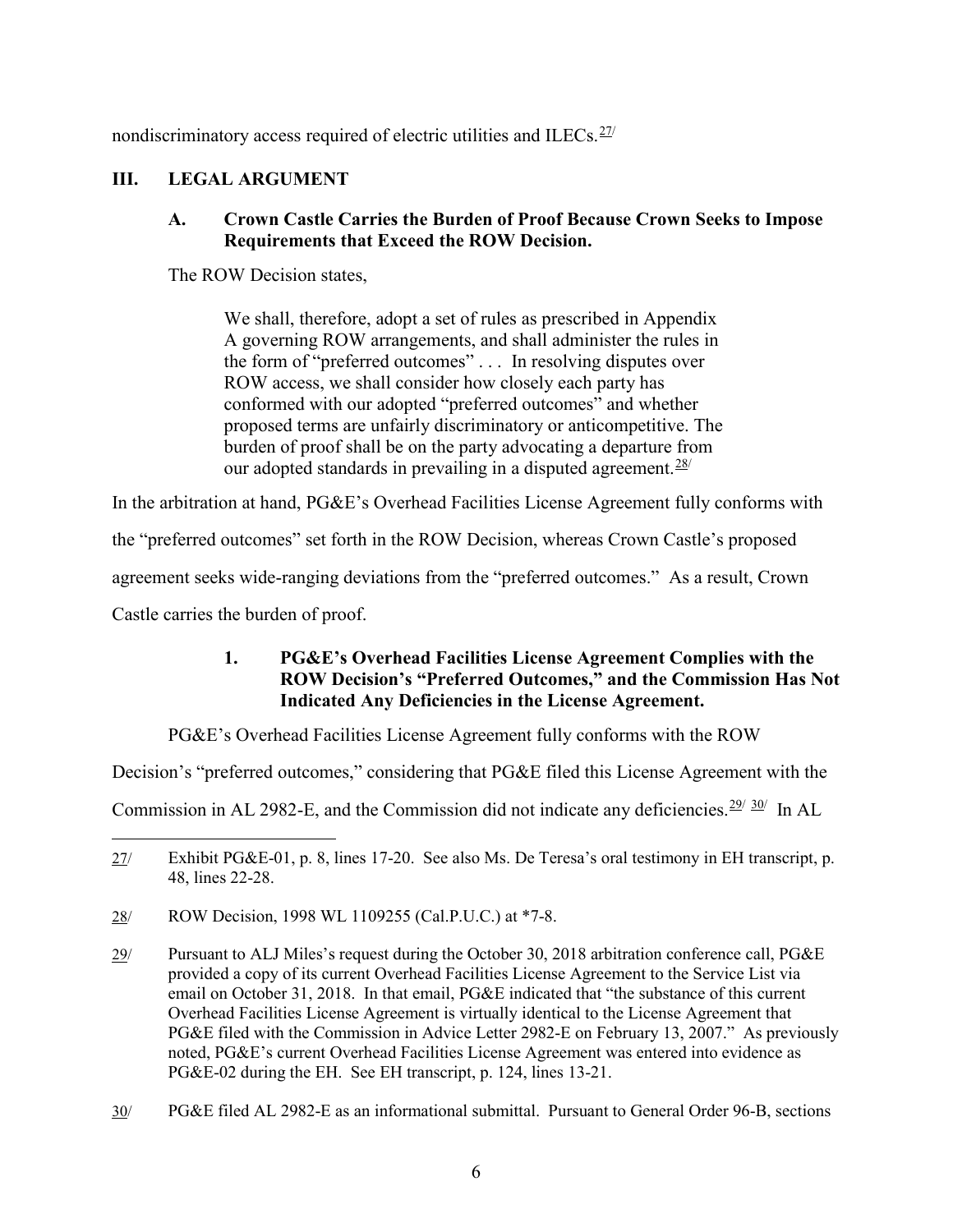## 2982-E, PG&E explained,

In accordance with D.98-10-058 [the ROW Decision], PG&E negotiated a standard agreement with the California Cable Television Association (CCTA), which represents cable companies in PG&E's service territory and which was authorized by those cable companies to negotiate standardized terms for pole attachment access with PG&E. Together, PG&E and the CCTA created the attached Overhead Facilities License Agreement that strikes an acceptable balance between operational and other concerns of the utility and the needs of the cable/telecommunications companies for efficient access to PG&E's support structures. PG&E makes this negotiated standard contract available to any third party that qualifies for access under the mandatory attachment rules of D.98-10-058, regardless of whether they are members of the CCTA. $31/$  $31/$ 

Thus, PG&E's Overhead Facilities License Agreement is derived directly from the ROW

Decision and was developed with assistance from the attachment community. In the event that

the Commission or Crown Castle pinpoints any defects in the Overhead Facilities License

Agreement, PG&E will gladly work with the parties to amend the License Agreement as

appropriate.<sup>[32](#page-9-1)/</sup>

<sup>3.9</sup> and 6.2, the Commission does not approve informational submittals but may notify the utility of any omissions or defects in the submittal. In its March 8, 2007 response letter to AL 2982-E, the Commission did not indicate any omissions or defects in PG&E's Overhead Facilities License Agreement.

<span id="page-9-0"></span> $31/$  AL 2982-E, pp. 1-2.

<span id="page-9-1"></span><sup>32/</sup> PG&E notes that D.18-04-007, which the Commission issued on April 27, 2018, "amends the Right-of-Way Rules . . . to provide competitive local exchange carriers (CLECs) with expanded nondiscriminatory access to public utility infrastructure for the purpose of installing antennas and other wireless telecommunications facilities." D.18-04-007, 2018 WL 2059409 (Cal.P.U.C.) at \*1. Consistent with D.18-04-007, PG&E created a Pole License Agreement for CLEC Wireless Attachments, which is separate from PG&E's Overhead Facilities License Agreement. Since Crown Castle's Application for Arbitration does not reference D.18-04-007, PG&E has not provided a copy of its Pole License Agreement for CLEC Wireless Attachments to ALJ Miles and the Service List. Upon request, however, PG&E can provide copies.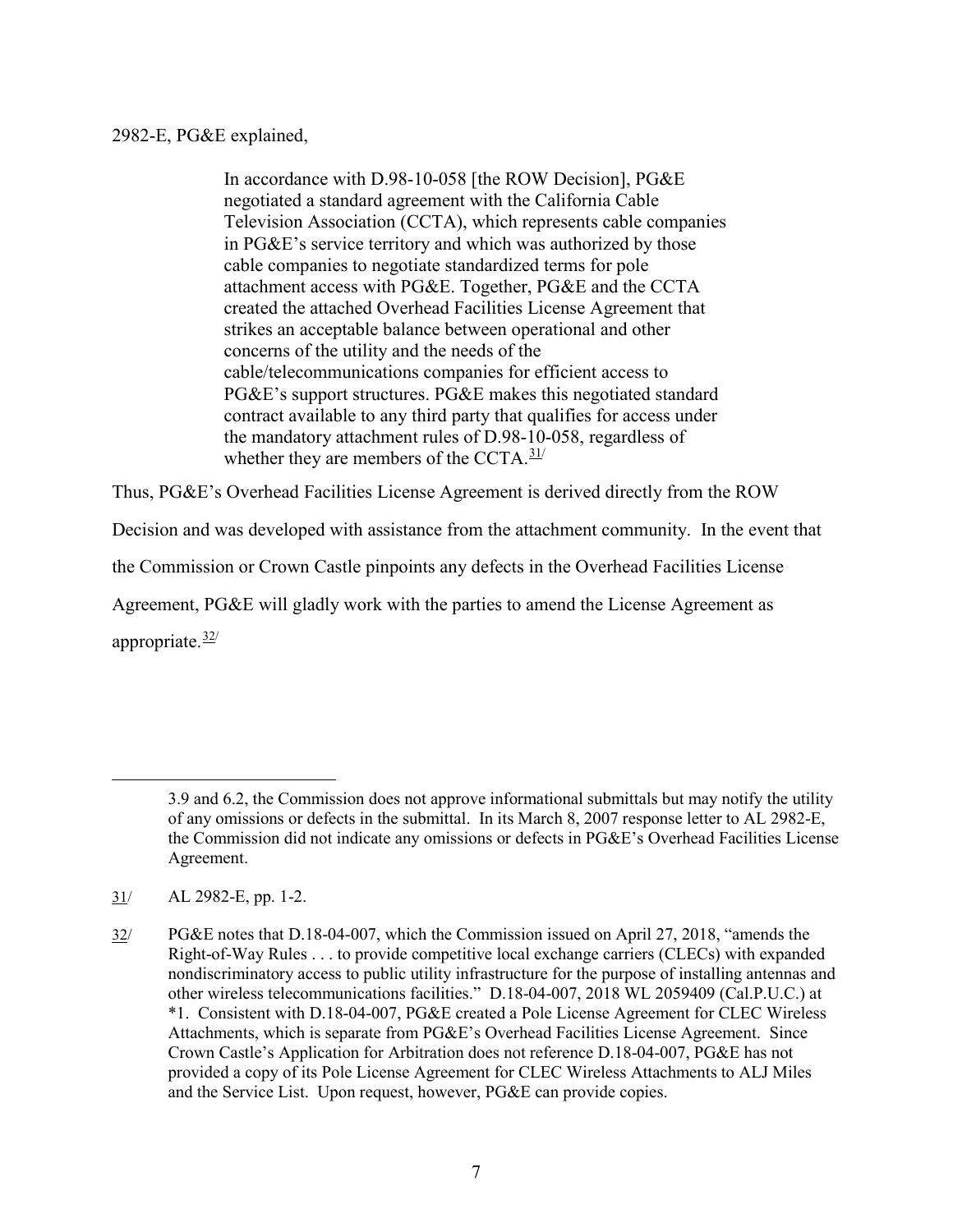## **2. Crown Castle's Proposed Agreement Deviates from the "Preferred Outcomes" of the ROW Decision.**

<span id="page-10-0"></span>In contrast to PG&E's fully-compliant Overhead Facilities License Agreement, Crown Castle's proposed agreement departs drastically from the "preferred outcomes" of the ROW Decision by (1) requiring PG&E to sell, not lease, pole space; (2) seeking contract provisions explicitly rejected in the ROW Decision; and (3) requiring PG&E to provide a safety or reliability reason should PG&E deny Crown Castle's request to purchase. Because Crown Castle advocates for a broad departure from the Commission's "preferred outcomes," Crown carries the burden of proof.

> a. Crown Castle Greatly Expands the ROW Decision by Requiring PG&E to Sell an Ownership Interest in PG&E's Solely-Owned Poles.

Crown Castle's proposed agreement requires PG&E to "sell to Crown Castle the amount of available space requested by Crown Castle." $33/2$  $33/2$  As described in length in PG&E's Response to the Application for Arbitration, the ROW Decision mandates access through tenancy, not ownership. Thus, Crown Castle's insistence that PG&E sell pole space to Crown far exceeds the requirements of the ROW Decision, and Crown has no legal basis to suggest that it is entitled to assume an ownership interest in PG&E's solely-owned assets.

The fact that the ROW Decision pertains to access through tenancy, not ownership, is especially evident in the Commission's analysis of annual rates. The "preferred outcomes" of the ROW Decision state,

> Whenever a public utility and a telecommunications carrier, or cable TV company, or associations, therefore, are unable to agree upon the terms, conditions, or annual compensation for pole attachments or the terms, conditions, or costs of rearrangements,

<span id="page-10-1"></span><sup>33/</sup> See Exhibit Crown-02, bullet point 3.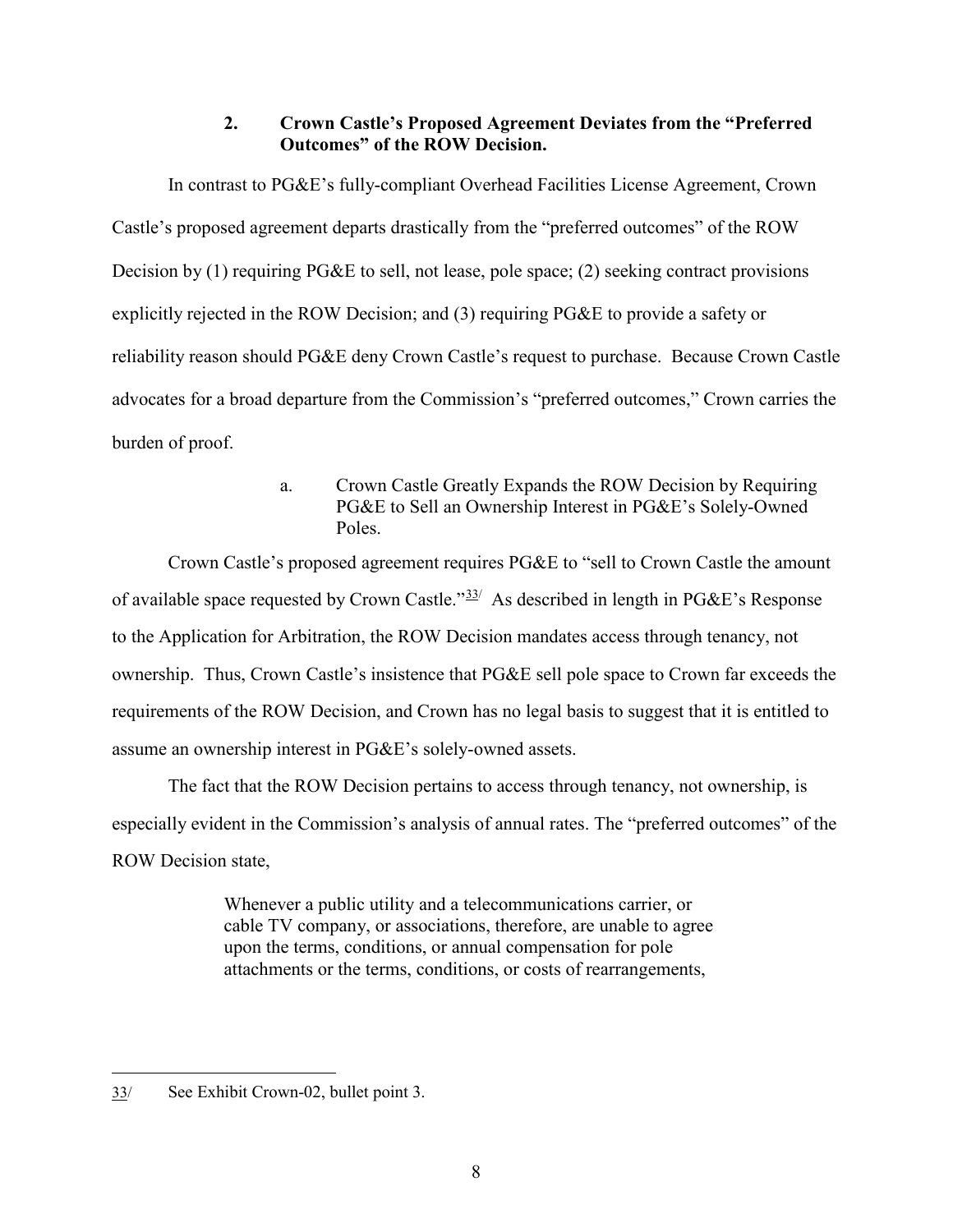the Commission shall establish and enforce the rates, terms and conditions for pole attachments and rearrangements. $34/$ 

The Commission then proceeds to describe the calculation of the "annual recurring fee" for attachment, which is equal to "two dollars and fifty cents (\$2.50) or 7.4 percent of the public utility's annual cost of ownership for the pole and supporting anchor, whichever is greater." $35/$ Undoubtedly, an "annual recurring fee" refers to a recurring rental rate, not a one-time purchasing cost, thereby highlighting that the ROW Decision pertains to access through tenancy, not ownership. Tellingly, the ROW Decision contains no discussion whatsoever on a "preferred outcome" for the price of *purchasing* pole space, in spite of the common-sense understanding that issues revolving around price constitute a key component of any negotiated agreement. The reason for the absence of a default *purchase* price is clear: the ROW Decision does not require pole access through ownership, nor did the Commission intend for parties to interpret the ROW Decision as encompassing the sale of utility-owned assets. Crown Castle's attempt to require PG&E to "sell to Crown Castle the amount of available space requested by Crown Castle"  $\frac{36}{16}$  far exceeds any reasonable interpretation of the Commission's "preferred outcomes."

 As an aside, PG&E notes that in Exhibit B of its Overhead Facilities License Agreement, PG&E sets an annual pole attachment rate consistent with the 7.4 percent annual rate indicated in the "preferred outcome" of the quote above.<sup>[37](#page-11-3)/</sup>

> b. Crown Castle Seeks Contract Provisions that Contravene the ROW **Decision**

The "preferred outcomes" of the ROW Decision specifically do not impose a 45-day "deemed-approved" provision on PG&E and the other electric utilities.<sup>[38/](#page-11-4)</sup> Furthermore, the

- <span id="page-11-2"></span>36/ See Exhibit Crown-02, bullet point 3.
- <span id="page-11-3"></span>37/ See Exhibit B of PG&E-02.

 $\overline{a}$ 

<span id="page-11-4"></span>38/ Appendix A, Rule IV.B of ROW Decision, 1998 WL 1109255 (Cal.P.U.C.) at \*76-77.

9

<span id="page-11-0"></span><sup>34/</sup> Appendix A, Rule VI.B.1 of ROW Decision, 1998 WL 1109255 (Cal.P.U.C.) at \*79.

<span id="page-11-1"></span><sup>35/</sup> Appendix A, Rule VI.B.1 of ROW Decision, 1998 WL 1109255 (Cal.P.U.C.) at \*79.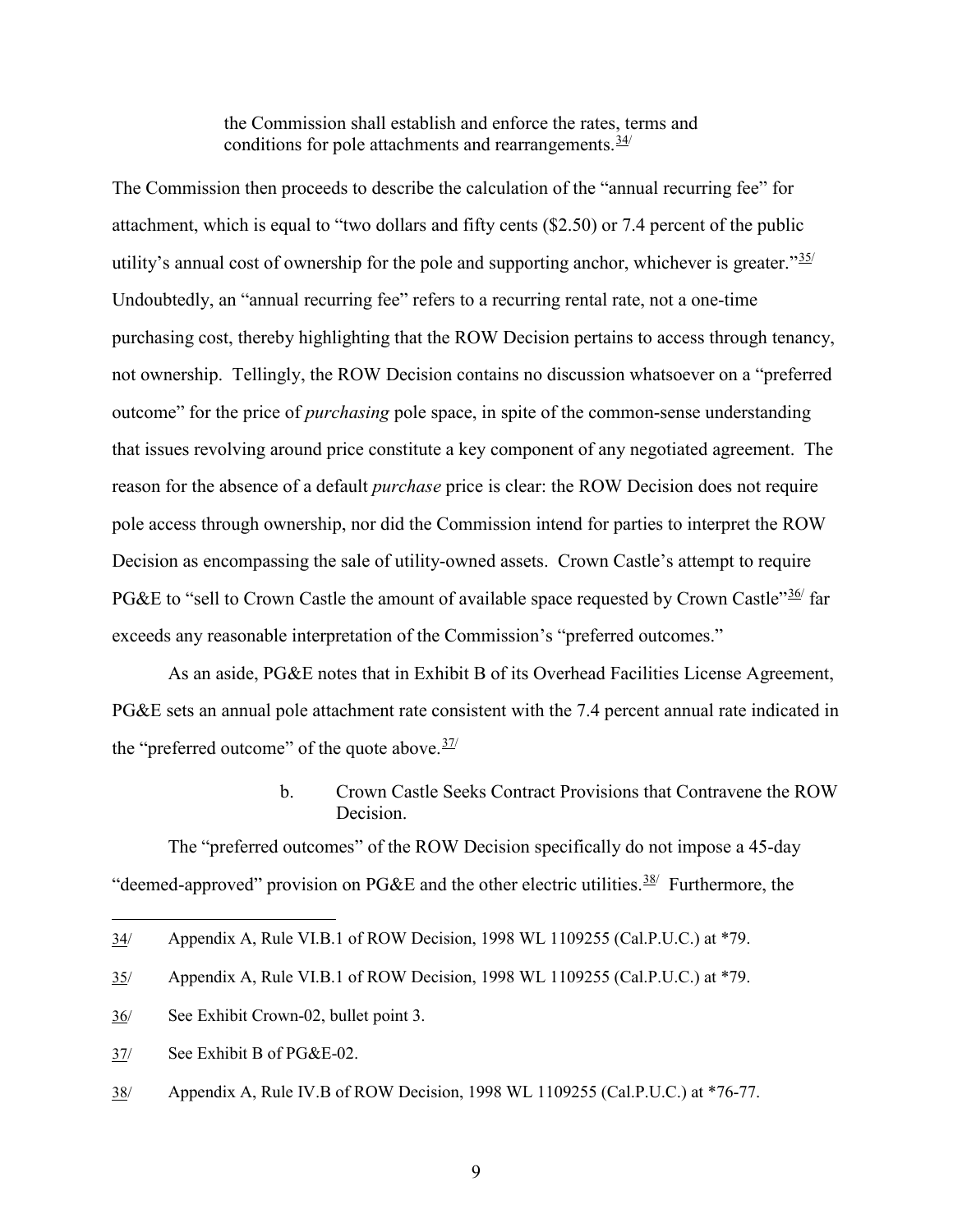"preferred outcomes" indicate that telecommunications companies must provide the electric utility pole owner with 48-hour advance notice prior to commencing work on electric poles.<sup>[39](#page-12-0)/</sup> However, Crown Castle appears to seek (1) a 45-day "deemed-approved" provision and (2) the elimination of the 48-hour advance notice requirement indicated in PG&E's Overhead Facilities License Agreement, considering that Crown described the importance it places on these two items in its Prepared Testimony $\frac{40}{1}$  $\frac{40}{1}$  $\frac{40}{1}$  and also cross-examined Ms. De Teresa on these two issues during the  $EH$ .  $41/$  Notwithstanding any NCJPA stipulations, these two contract provisions desired by Crown Castle deviate from the "preferred outcomes" of the ROW Decision and therefore reemphasize that Crown carries the burden of proof. Ultimately, the ROW Decision does not, in any way, suggest that when a pole access dispute arises between a pole owner and a prospective attacher, the documents of the joint pole association should serve as the "preferred outcomes." Instead, the ROW Decision explicitly states that Appendix A of the ROW Decision sets forth the "preferred outcomes," $42/$  $42/$  and as a result, the Commission should base its determination on those specified "preferred outcomes."

> (1) The ROW Decision's "Preferred Outcomes" Do Not Impose a 45-Day Timeline on PG&E.

The ROW Decision requires the ILECs, Pacific Bell ("Pacific")<sup>[43/](#page-12-4)</sup> and GTE California Incorporated ("GTEC"), to "respond to the telecommunications carrier within 45 days after receipt of the written request [for attachment]."<sup>[44/](#page-12-5)</sup> Furthermore, "[f]ailure of Pacific or GTEC to

<span id="page-12-0"></span><sup>39/</sup> Appendix A, Rule IV.C.2 of ROW Decision, 1998 WL 1109255 (Cal.P.U.C.) at \*77.

<span id="page-12-1"></span><sup>40/</sup> See Exhibit Crown-01, p. 7, lines 17-21 and p. 8, lines 8-10.

<span id="page-12-2"></span><sup>41/</sup> See EH transcript, p. 87, line 2 to p. 88, line 5.

<span id="page-12-3"></span><sup>42/</sup> See ROW Decision, 1998 WL 1109255 (Cal.P.U.C.) at \*7: "We shall, therefore, adopt a set of rules as prescribed in Appendix A governing ROW arrangements, and shall administer the rules in the form of 'preferred outcomes.'"

<span id="page-12-4"></span><sup>43/</sup> Now AT&T. See Exhibit Crown-01, p. 4, lines 3-4.

<span id="page-12-5"></span><sup>44/</sup> See ROW Decision, 1998 WL 1109255 (Cal.P.U.C.) at \*35.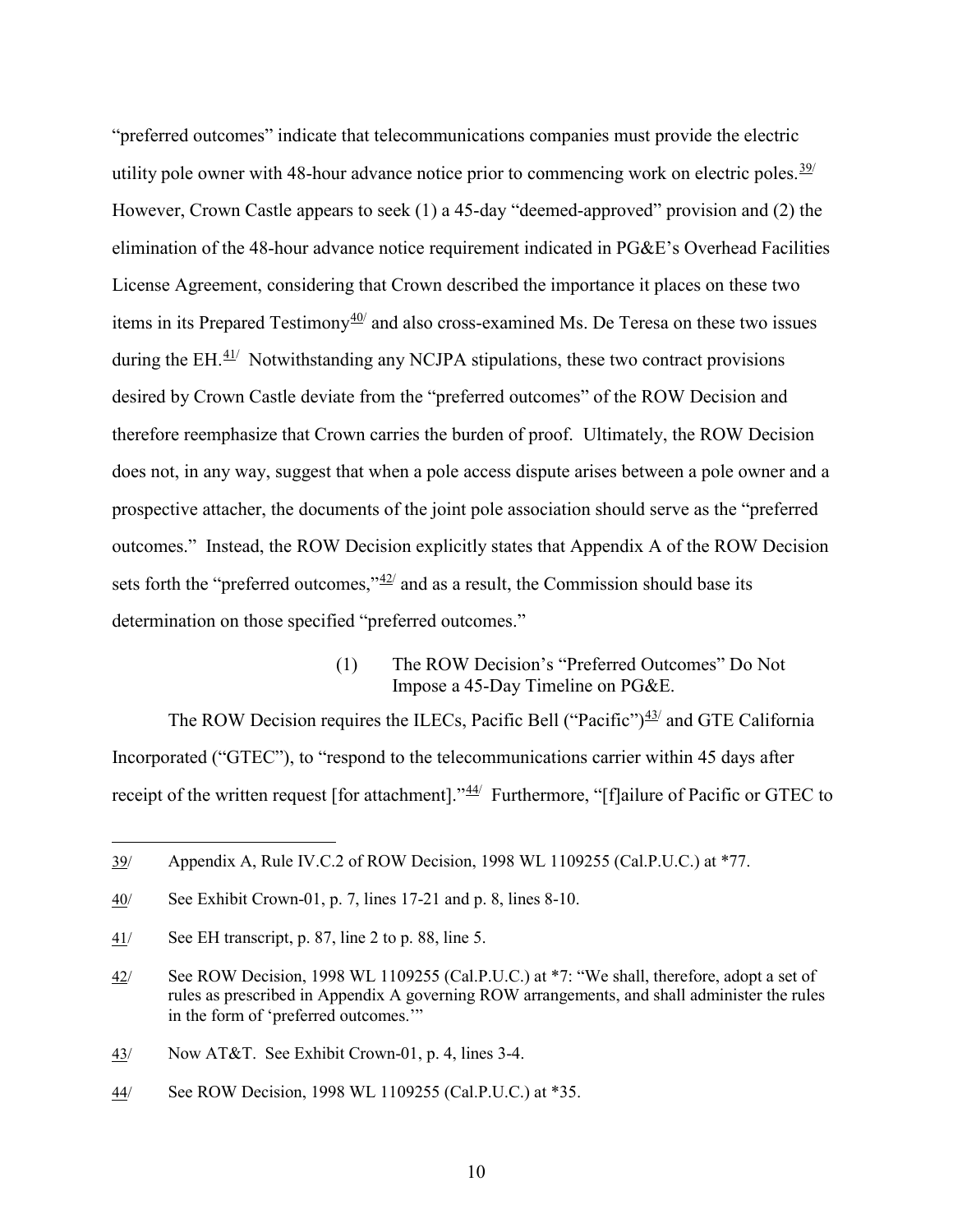respond within 45 days shall be deemed an acceptance of the request for access."<sup>[45/](#page-13-0)</sup> However, the ROW Decision specifically excludes PG&E and the other electric utilities from any such 45 day requirement: "[W]e shall prescribe standard response times only for the two large ILECs, Pacific $\frac{46}{ }$  $\frac{46}{ }$  $\frac{46}{ }$  and GTEC." $\frac{47}{ }$  The Commission provides a well-reasoned rationale for this determination: "We agree that the electric utilities should not compromise their primary obligations to serve their own customers in the process of complying with telecommunications carriers' requests for information or for ROW access."<sup>48</sup> Consistent with the ROW Decision, PG&E's Overhead Facilities License Agreement does not contain any 45-day "deemedapproved" provision.

In spite of the clear directives in the ROW Decision's "preferred outcomes," Crown Castle's actions in this proceeding suggest that Crown seeks a 45-day "deemed-approved" provision in any agreement with PG&E, considering that Crown mentions this item in its Prepared Testimony<sup>[49/](#page-13-4)</sup> and also cross-examined Ms. De Teresa on this issue.<sup>[50](#page-13-5)/</sup> Because Crown Castle seeks to impose on PG&E a requirement that the Commission expressly rejected in the ROW Decision, Crown carries the burden of proof in advocating for this departure from the Commission's "preferred outcomes."

> (2) The ROW Decision's "Preferred Outcomes" Require Crown Castle to Provide PG&E with 48-Hour Advance Notice Prior to Commencing Work on PG&E's Electric Poles.

The ROW Decision's "preferred outcomes" state,

- <span id="page-13-2"></span>47/ See ROW Decision, 1998 WL 1109255 (Cal.P.U.C.) at \*34.
- <span id="page-13-3"></span>48/ See ROW Decision, 1998 WL 1109255 (Cal.P.U.C.) at \*35.
- <span id="page-13-4"></span>49/ See Exhibit Crown-01, p.8, lines 8-10.

 $\overline{a}$ 

<span id="page-13-5"></span>50/ See EH transcript, p. 87, line 24 to p. 88, line 5.

<span id="page-13-0"></span><sup>45/</sup> Appendix A, Rule IV.B.1 of ROW Decision, 1998 WL 1109255 (Cal.P.U.C.) at \*76.

<span id="page-13-1"></span><sup>46/</sup> As noted above, "Pacific" refers to Pacific Bell, not PG&E.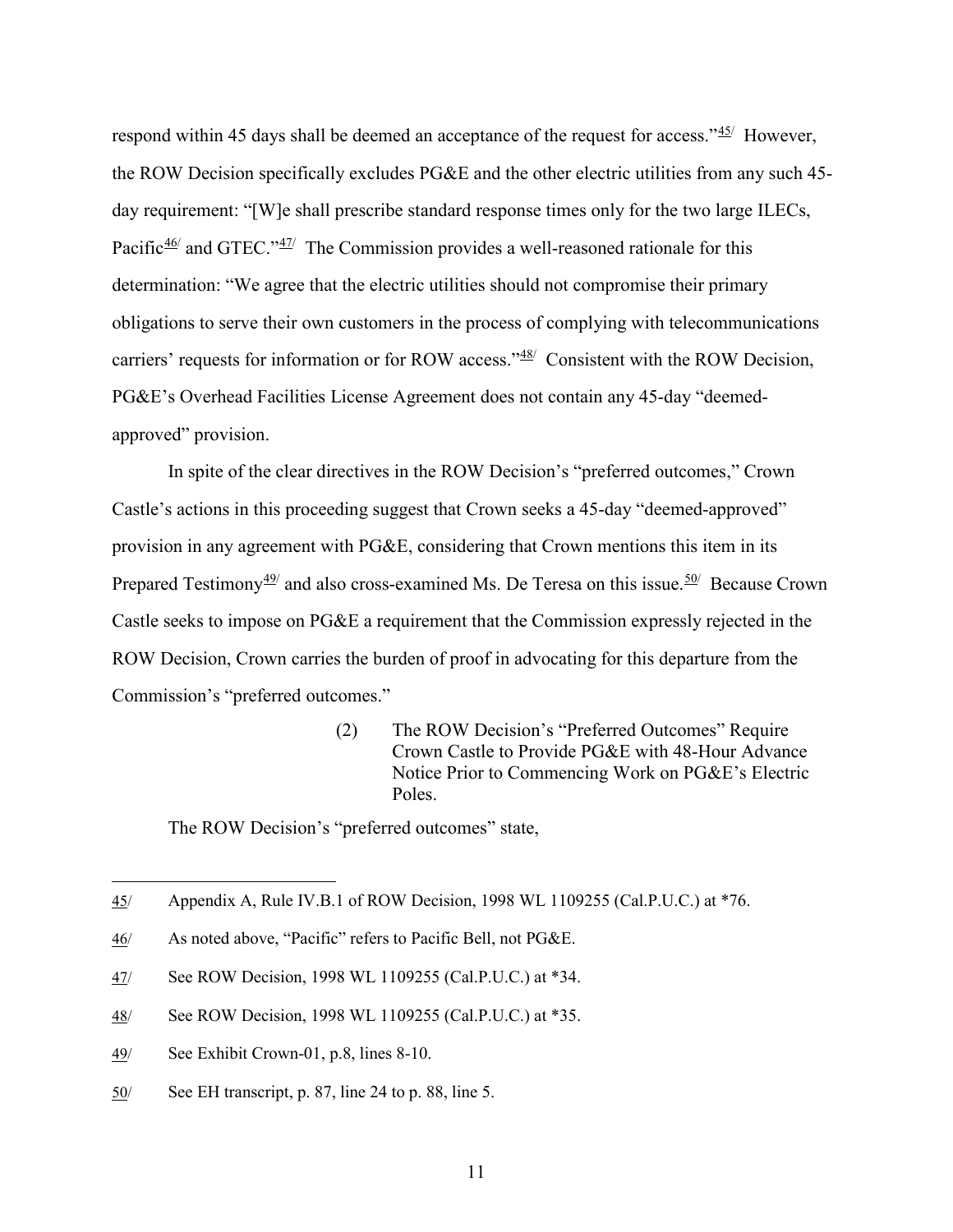To use its own personnel or contractors on electric utility poles, the telecommunications carrier or cable TV company must give 48 hours advance notice to the electric utility, unless an electrical shutdown is required. If an electrical shutdown is required, the telecommunications carrier or cable TV company must arrange a specific schedule with the electric utility. $51/$ 

PG&E's Overhead Facilities License Agreement contains similar language:

Permittee shall provide the Company forty-eight (48) hours advance notice by calling the Company's designated representative before any work is performed on the Company Overhead Facilities when an electric service shutdown is not required. If an electric service shutdown is required, the Permittee shall arrange a specific schedule with the Company prior to performing any work on the Company Overhead Facilities.<sup>[52](#page-14-1)/</sup>

Similar to the discussion above regarding Crown Castle's desire for a 45-day "deemed-

approved" contract provision, Crown appears to seek authority to perform work on PG&E's

electric poles without providing 48-hour advance notice to PG&E, considering that Crown lists

this item in its Prepared Testimony<sup>[53](#page-14-2)/</sup> and cross-examined Ms. De Teresa on this topic.<sup>[54](#page-14-3)/</sup> In

making this request, Crown Castle once again clearly seeks a deviation from the ROW

Decision's "preferred outcomes." Consequently, Crown retains the burden of proof.

c. Crown Castle Seeks to Require PG&E to Provide a Safety or Reliability Rationale Whenever PG&E Denies Crown Castle's Request to Purchase,  $55/$  but such a Requirement is Unsupported by the "Preferred Outcomes."

The ROW Decision's "preferred outcomes" state,

A utility shall grant access to its rights-of-way and support structures to telecommunications carriers or cable TV company and cable TV companies on a nondiscriminatory basis. Nondiscriminatory access is

- <span id="page-14-2"></span>53/ See Exhibit Crown-01, p. 7, lines 17-21.
- <span id="page-14-3"></span>54/ See EH transcript, p. 87, lines 2-23.
- <span id="page-14-4"></span>55/ See Exhibit Crown-02, bullet point 4.

<span id="page-14-0"></span><sup>51/</sup> Appendix A, Rule IV.C.2 of ROW Decision, 1998 WL 1109255 (Cal.P.U.C.) at \*77.

<span id="page-14-1"></span><sup>52/</sup> Exhibit PG&E-02, p. 8.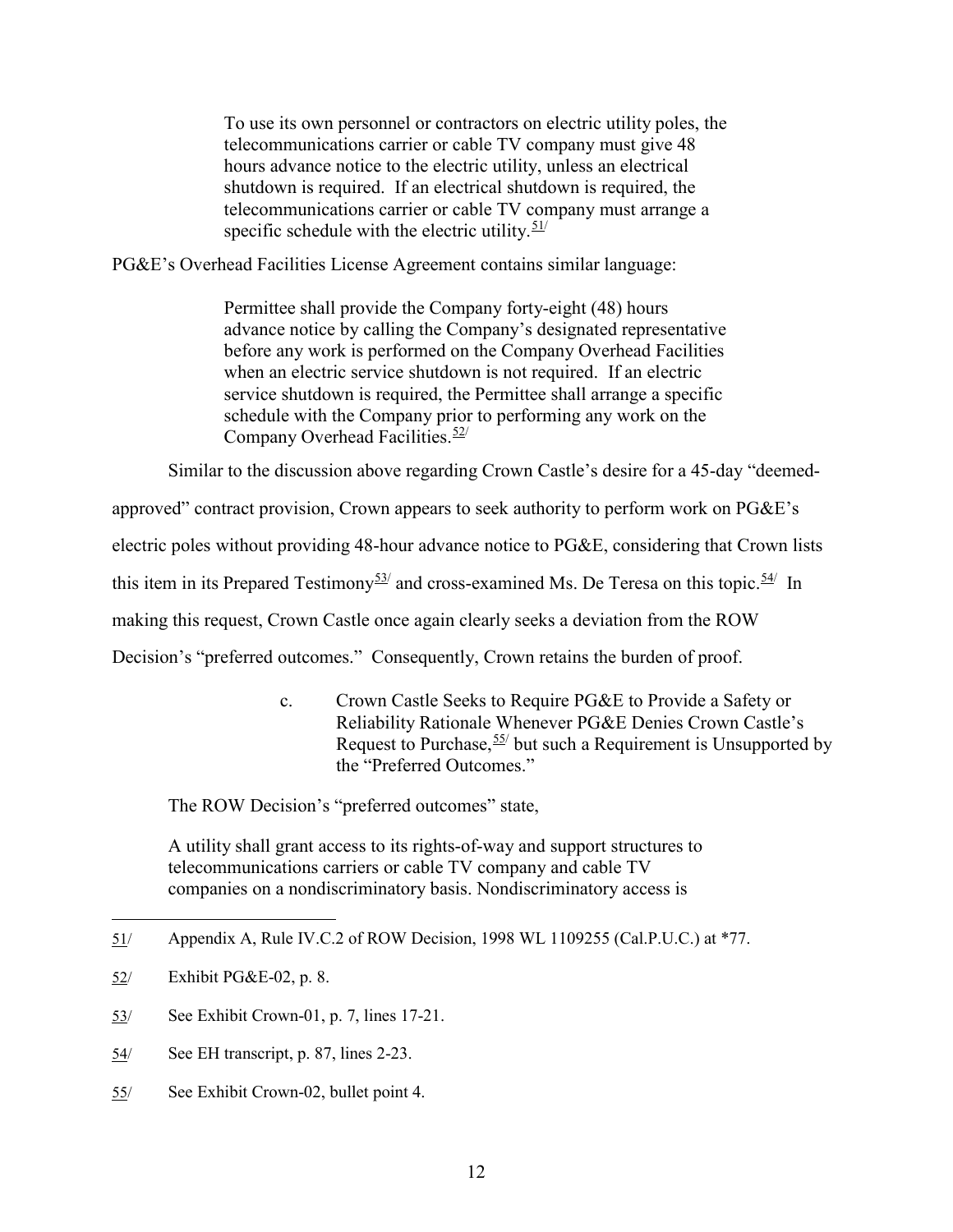access on a first-come, first-served basis; access that can be restricted only on consistently applied nondiscriminatory principles relating to capacity constraints, and safety, engineering, and reliability requirements.  $56/$ 

The body of the ROW Decision further defines nondiscriminatory access:

We shall consider nondiscriminatory access to mean that *similarly situated carriers* must be provided the opportunity to gain access to the ROW and support structures of the incumbent utilities under impartially applied terms and conditions on a first-come, firstserved basis  $\frac{57}{1}$ 

In the matter at hand, PG&E has never denied pole access to Crown Castle. Instead, pursuant to the ROW Decision, PG&E has continued to offer Crown Castle the same Overhead Facilities License Agreement that PG&E offers to all prospective tenant attachers, which would provide Crown with all mandatory access rights.

PG&E has, however, rejected Crown Castle's proposed terms of sale; but as PG&E has continuously argued, the ROW Decision's "preferred outcomes" do not extend to access through ownership, since the ROW Decision only pertains to mandatory tenancy access. Thus, in rejecting Crown's terms of sale, PG&E is not obligated to provide a safety or reliability rationale, bearing in mind that the poles at issue are PG&E's solely-owned assets, and the ROW Decision does not prevent PG&E from setting terms of sale. Crown Castle has failed to cite any provision in the ROW Decision that would require PG&E to state a safety or reliability rationale whenever PG&E refrains from selling an ownership interest in its solely-owned poles, and Crown cannot credibly do so given that the sale of pole space is not even mandated by the ROW Decision.<sup>[58](#page-15-2)/</sup> Ultimately, the ROW Decision only requires PG&E to provide a safety or reliability reason if PG&E refuses access, and that scenario is inapplicable to the case at hand because PG&E continues to offer access to Crown Castle through PG&E's Overhead Facilities License

<span id="page-15-0"></span><sup>56/</sup> Appendix A, Rule VI.A.1 of ROW Decision, 1998 WL 1109255 (Cal.P.U.C.) at \*78.

<span id="page-15-1"></span><sup>57/</sup> ROW Decision, 1998 WL 1109255 (Cal.P.U.C.) at \*11 (emphasis added).

<span id="page-15-2"></span><sup>58/</sup> For example, it is undisputed in the record that San Diego Gas & Electric Company does not sell its pole space. See PG&E's discussion of this issue in section III.B.1 of this post-hearing brief.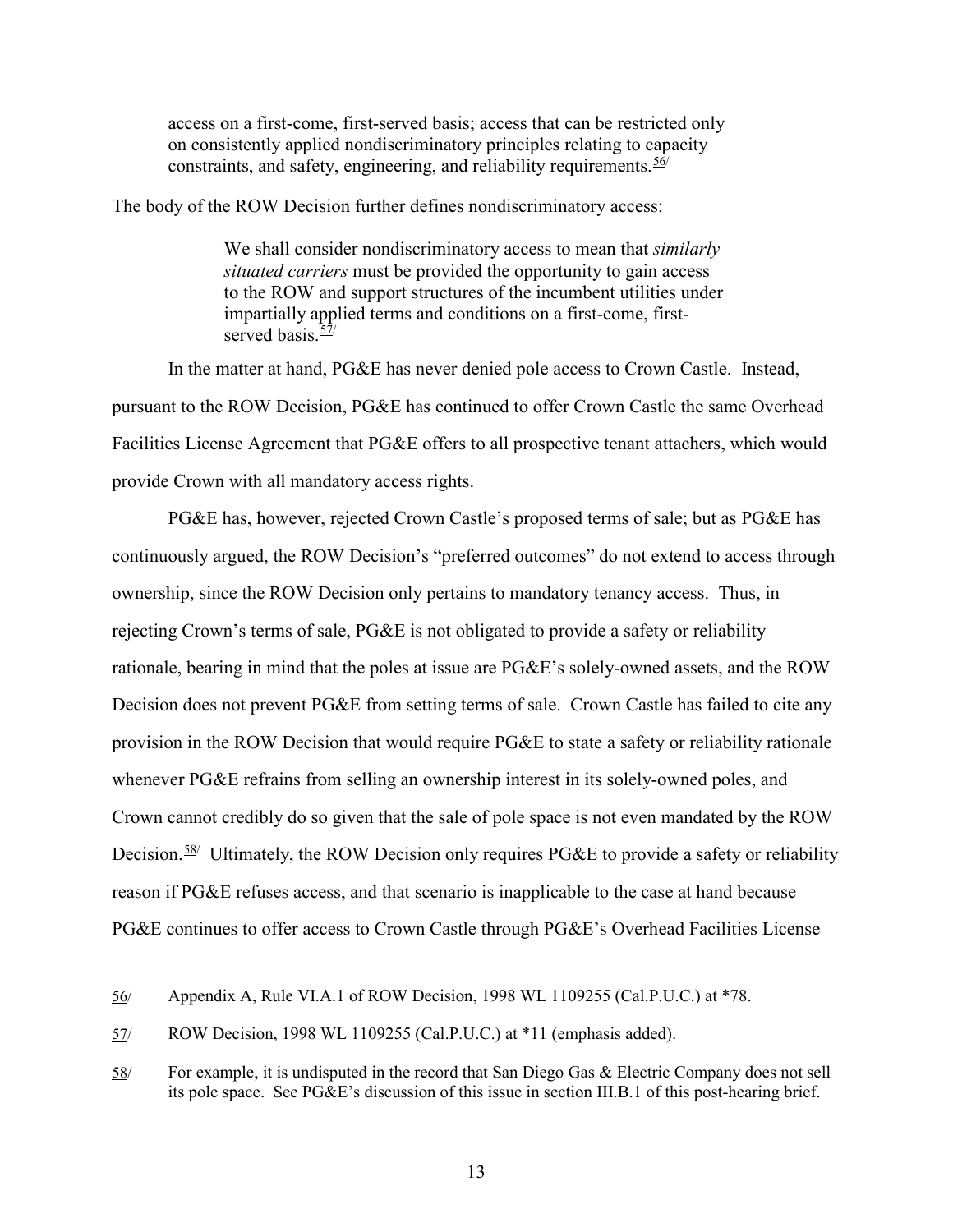#### Agreement.

Regardless, PG&E has provided a legitimate reason as to why it is not offering to sell pole space to Crown Castle. As Crown itself acknowledges in its Application for Arbitration, the ROW Decision "[does] not require CLCs to provide access to cable companies." $\frac{59}{7}$  Thus, to avoid potential discriminatory treatment of cable companies by CLC pole owners, PG&E will not sell pole space to CLCs unless and until the Commission requires all CLCs to provide the same nondiscriminatory access required of electric utilities and ILECs. $60/$ 

Given Crown Castle's previous statements in this arbitration, Crown will likely argue that PG&E engages in discriminatory practices by extending an ownership option to AT&T while only offering a tenancy option to Crown. However, as quoted above, the ROW Decision defines nondiscriminatory access "to mean that *similarly situated carriers* must be provided the opportunity to gain access to the ROW and support structures of the incumbent utilities under impartially applied terms and conditions on a first-come, first-served basis."<sup>[61](#page-16-2)</sup> As indicated in Ms. De Teresa's oral testimony, PG&E's policy of not selling pole space applies to all CLCs, not just Crown Castle.<sup>[62/](#page-16-3)</sup> Furthermore, as Crown Castle has repeatedly suggested, CLCs are not similarly situated to ILECs.  $63/$  $63/$  Consequently, because PG&E has offered Crown Castle the same terms and conditions of tenancy access provided to other CLCs, i.e., to "similarly situated carriers," PG&E's policy of not selling pole space to all CLCs unless and until the Commission

<span id="page-16-2"></span>61/ ROW Decision, 1998 WL 1109255 (Cal.P.U.C.) at \*11 (emphasis added).

<span id="page-16-3"></span>62/ EH transcript, p. 48, lines 22-28.

<span id="page-16-0"></span><sup>59/</sup> See Application for Arbitration, p. 8, citing to the ROW Decision, 1998 Cal. PUC LEXIS at \*38.

<span id="page-16-1"></span><sup>60/</sup> See Exhibit PG&E-01, p. 8, lines 17-20. See also Ms. De Teresa's oral testimony in EH transcript, p. 48, lines 17-28.

<span id="page-16-4"></span><sup>63/</sup> See e.g. Exhibit Crown-01, p. 4, lines 13-16: "PG&E was asking Crown Castle to basically assume the role that  $AT&TT$  has historically fulfilled – as the owner/manager of the entire communications zone and to any tenants in that space;" Joint Statement, p. 5: "This proposal lacks an understanding of the historical distinction in responsibilities between incumbents like AT&T and competitive carriers."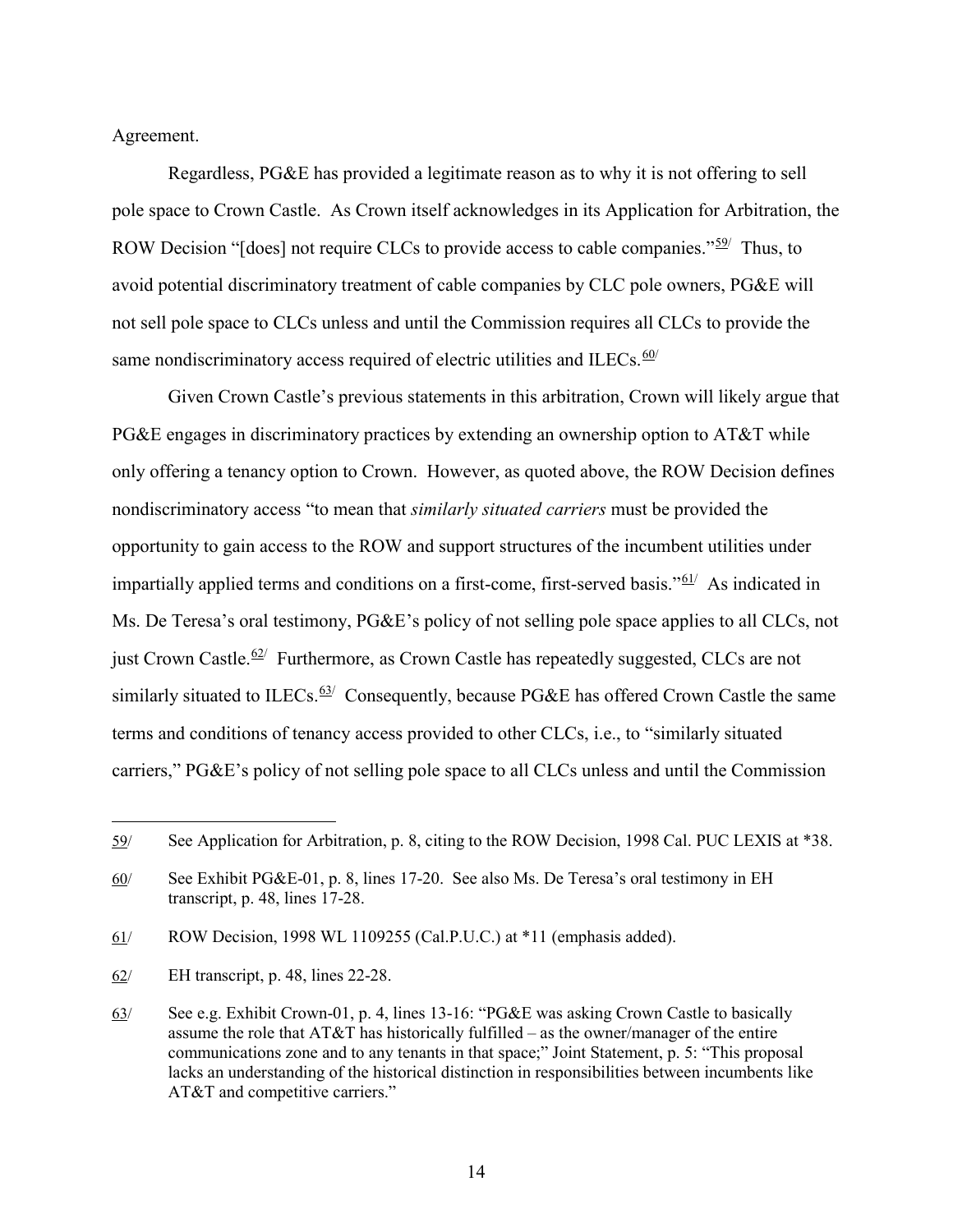mandates CLCs to provide the same nondiscriminatory access required of ILECs does not run afoul of the ROW Decision, nor does it violate any of the Commission's "preferred outcomes." Once again, Crown Castle seeks to drastically depart from the "preferred outcomes" by attempting to bring ownership into the ROW Decision, and as a result, the burden of proof rightfully falls to Crown.

#### <span id="page-17-0"></span>**B. Crown Castle Has Made Several Mischaracterizations that PG&E Seeks to Clarify.**

In its Prepared Testimony, Crown Castle claims that (1) PG&E's "attach as a tenant" option is "simply unworkable" for Crown's business,  $\frac{64}{7}$  $\frac{64}{7}$  $\frac{64}{7}$  despite the fact that Crown Castle attaches to San Diego Gas & Electric Company's (SDG&E) poles as a tenant.  $65/$  $65/$  Furthermore, Crown made several mischaracterizations during the EH, including (2) Crown's suggestion that PG&E's Prepared Rebuttal Testimony omits a key footnote; (3) Crown's misstatements regarding its own Prepared Testimony; and (4) Crown's presentation of Exhibits Crown-03, Crown-04, and Crown-05. Below, PG&E provides clarification on these four issues.

## **1. PG&E's Tenancy Option is Not Truly "Unworkable" for Crown Castle, Considering that Crown Attaches as a Tenant to Poles Owned by SDG&E.**

<span id="page-17-1"></span>In its Prepared Testimony, Crown Castle alleges that PG&E's "attach as a tenant" option is "simply unworkable" for Crown's business.  $66/$  However, it is undisputed in the record that SDG&E only leases pole space,  $67/$  and during cross-examination, Mr. Scandalis indicated that

<span id="page-17-2"></span><sup>64/</sup> See Exhibit Crown-01, p. 6, lines 16-17.

<span id="page-17-3"></span><sup>65/</sup> EH transcript, p. 38, line 28 to p. 39, line 2.

<span id="page-17-4"></span><sup>66/</sup> See Exhibit Crown-01, p. 6, lines 16-17.

<span id="page-17-5"></span><sup>67/</sup> See e.g. Joint Statement, pp. 3-4: "[PG&E] could, if it wished follow the SDG&E model and only lease space;" Exhibit PG&E-01, p. 11, lines 3-6: "PG&E is aware that San Diego Gas and Electric Company (SDG&E) does not allow joint-ownership of the pole structures it owns, rather choosing to only allow access and attachment by license agreement."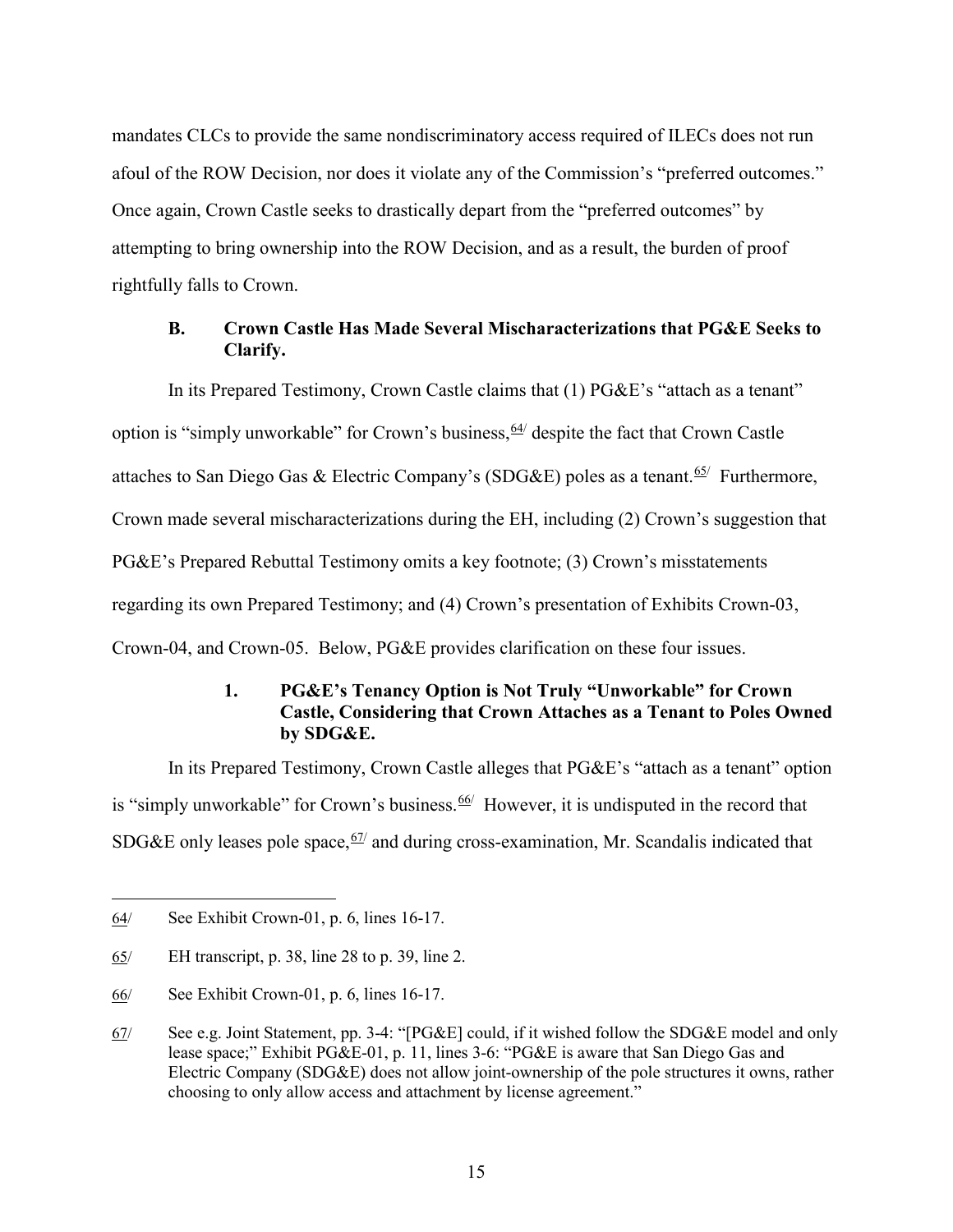Crown attaches to SDG&E's poles as a tenant: "Since ownership is not an option with San Diego Gas and Electric, we do attach to their poles through tenancy." $68$  Thus, the record does not support Crown Castle's assertion that attaching to PG&E's poles as a tenant is somehow "unworkable," given that Crown attaches as a tenant in SDG&E's service territory. Unless Crown Castle can indicate a deficiency in PG&E's Overhead Facilities License Agreement, which Crown has yet to do, the Commission should give no credence to Crown's broad claim that PG&E's "attach as a tenant" option "violate[s] the ROW Rules and den[ies] Crown Castle access to poles on terms and conditions to which it is entitled." $69/$ 

#### **2. Crown Castle Incorrectly Claimed that PG&E's Prepared Rebuttal Testimony Omits a Footnote Regarding Different Rules for ILECs and CLCs.**

<span id="page-18-0"></span>During the cross-examination of Ms. De Teresa,  $\frac{70}{}{ }$  Crown Castle referenced a statement included in PG&E's Prepared Rebuttal Testimony that in turn quoted the following language from page 9 of Crown Castle's Prepared Testimony: "[R]equiring one competitive provider to lease space to its competitors raises a host of competitive issues, including but not limited to the fact that an application to attachment would in effect reveal its business plans in advance to its competitor as part of the pole attachment process." $\frac{71}{1}$  Continuing its cross-examination of Ms. De Teresa, Crown Castle then stated, "[A]re you aware that for the quoted language that you cited there was a footnote which explains the different rules for incumbents versus competitive carriers in light of the right-of-way decision and federal law as well? $\frac{72}{2}$  Crown Castle went so far as to state that "I don't think you [Ms. De Teresa] cited the right page." $\frac{73}{12}$  $\frac{73}{12}$  $\frac{73}{12}$  However, upon

 $\overline{a}$ 

<span id="page-18-6"></span>73/ See EH transcript, p. 92, lines 6-7.

<span id="page-18-1"></span><sup>68/</sup> EH transcript, p. 38, line 28 to p. 39, line 2.

<span id="page-18-2"></span><sup>69/</sup> See Exhibit Crown-01, p. 6, lines 17-19.

<span id="page-18-3"></span><sup>70/</sup> See EH transcript, p. 89, lines 1-17.

<span id="page-18-4"></span><sup>71/</sup> See Exhibit PG&E-01, p. 12, lines 4-8, which cites to Exhibit Crown-01, p. 9.

<span id="page-18-5"></span><sup>72/</sup> EH transcript, p. 89, line 25 to p. 90, line 2.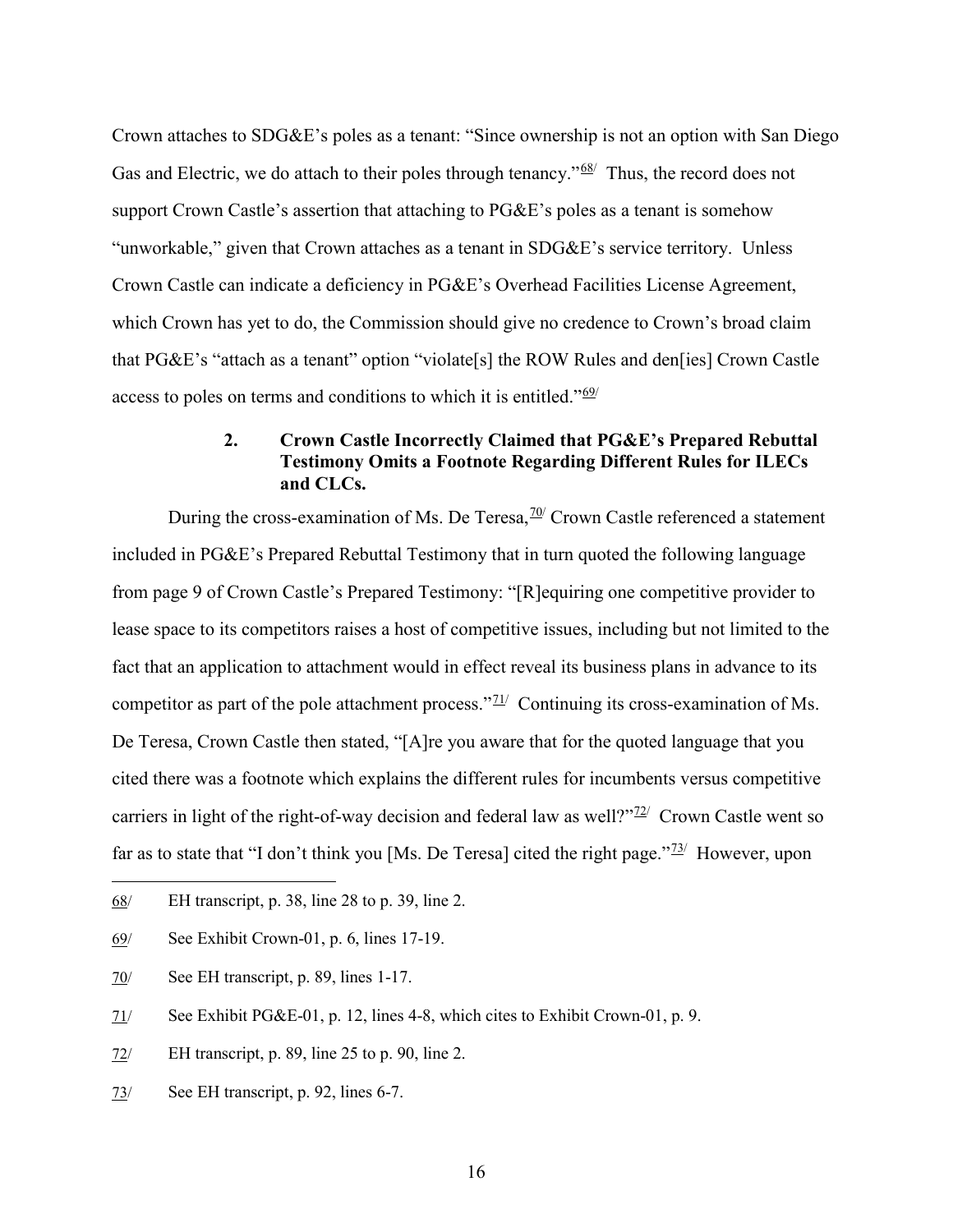review of PG&E's Prepared Rebuttal Testimony, it is clear that PG&E correctly cited to page 9 of Crown Castle's Prepared Testimony, since page 9 of Crown's Testimony contains the quote at issue. Furthermore, contrary to Crown Castle's assertions during cross-examination, no footnote appears on page 9 of Crown's Prepared Testimony regarding "the different rules for incumbents versus competitive carriers in light of the right-of-way decision and federal law." $\frac{74}{7}$  PG&E makes this point of clarification to counter the notion that PG&E surreptitiously and improperly omitted a footnote when quoting from Crown Castle's Prepared Testimony.

#### **3. Crown Castle Mischaracterized its Own Prepared Testimony Regarding the Number of Poles that it has Purchased through the NCJPA Process.**

<span id="page-19-0"></span>In its Prepared Testimony, Crown Castle describes the NCJPA process for facilitating the sale of pole space.<sup> $75/$ </sup> Crown then states, "Through this process, Crown Castle has acquired space on approximately 20,000 poles in Northern California."<sup>[76](#page-19-3)/</sup> In PG&E's Prepared Rebuttal Testimony, PG&E challenges this 20,000 figure posed by Crown, and PG&E references an August 2018 NCJPA Operations Financing Worksheet which suggests that Crown Castle and its affiliated companies jointly own no more than 7,700 poles in the jurisdictional territory of the NCJPA.<sup>[77](#page-19-4)/</sup> [78](#page-19-5)/

During Crown Castle's cross-examination of Ms. De Teresa, Crown questioned the 7,700 figure presented by PG&E by stating, "[I]s it possible that Crown Castle in reaching its 20,000

<span id="page-19-1"></span><sup>74/</sup> See EH transcript, p. 89, line 27 to p. 90, line 2.

<span id="page-19-2"></span><sup>75/</sup> See Exhibit Crown-01, p. 3, line 14 to page 4, line 1.

<span id="page-19-3"></span><sup>76/</sup> Exhibit Crown-01, p. 4, lines 1-2.

<span id="page-19-4"></span><sup>77/</sup> See Exhibit PG&E-01, p. 2, lines 18-21.

<span id="page-19-5"></span><sup>78/</sup> Pursuant to ALJ Miles's request during the EH (see EH transcript, p. 136, lines 1-11), PG&E provided ALJ Miles a redacted copy of this August 2018 NCJPA Operations Financing Worksheet on December 6, 2018. See PG&E's December 6, 2018 Motion for Leave to File Under Seal the Additional Evidence Requested by the Administrative Law Judge During the November 29, 2018 Evidentiary Hearing.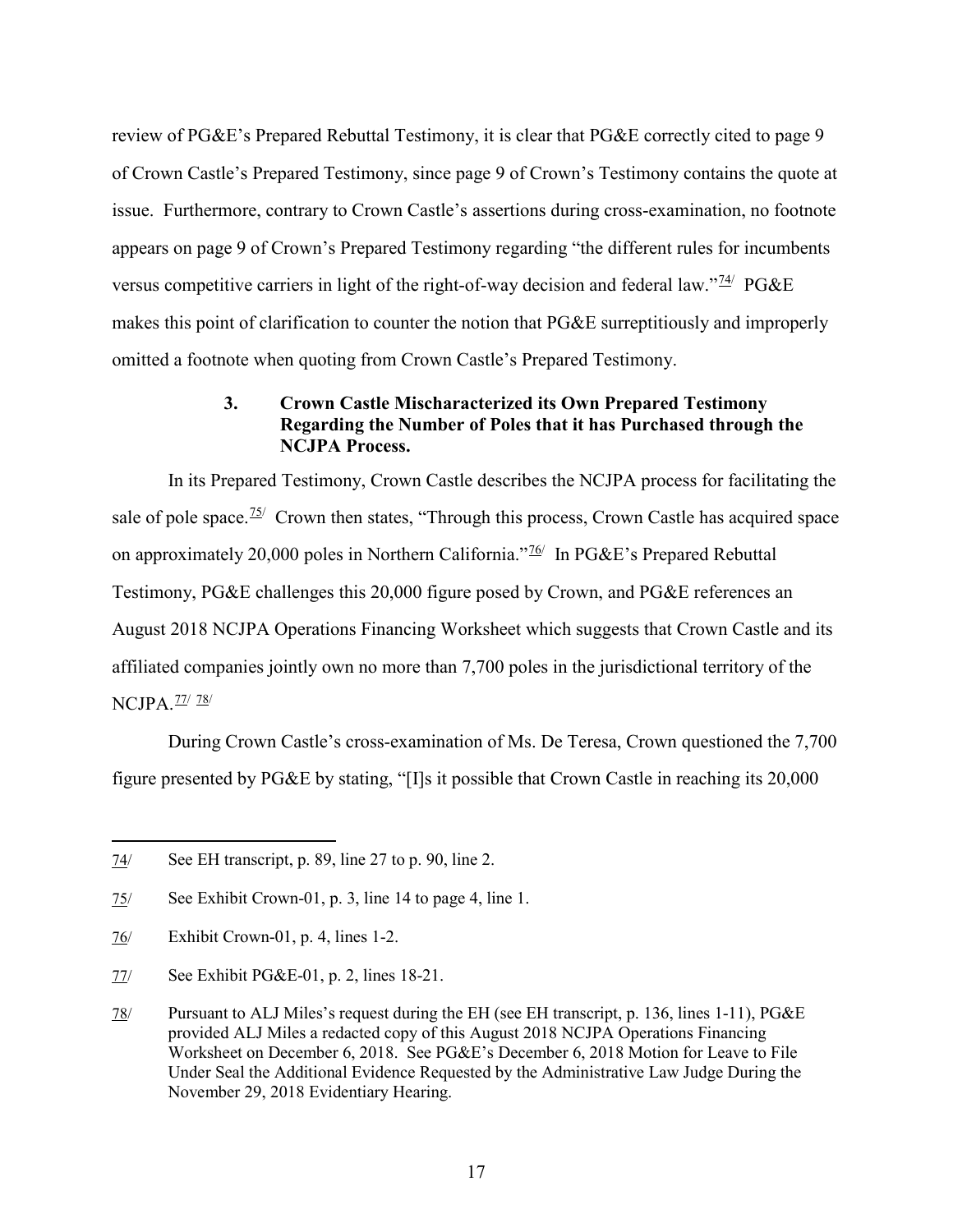number included solely-owned poles that would not have been referenced in the worksheet? $\frac{79}{ }$ . . . Does the worksheet include solely-owned poles that are solely owned outside of the NCJPA process?" $80'$  $80'$  As indicated in the objection made by PG&E's counsel during the EH, Crown Castle is conflating different issues.  $81/$  $81/$  Crown Castle's testimony first describes the NCJPA process,[82/](#page-20-4) then clearly states that "[t]hrough *this process*, Crown Castle has acquired space on approximately 20,000 poles in Northern California." $83/$  $83/$  Thus, when questioning PG&E's witness during cross-examination, Crown Castle cannot now suggest that Crown's 20,000 figure could "include solely-owned poles that are solely owned *outside* of the NCJPA process."<sup>[84](#page-20-6)/</sup> Such a statement by Crown Castle during the EH undermines and contradicts its own Prepared Testimony.

#### **4. The Commission Should Give No Weight to Exhibits Crown-03, Crown-04, and Crown-05.**

<span id="page-20-0"></span>During the EH, Crown Castle sought to enter three sets of Joint Pole Transaction documents into the evidentiary record.  $85/$  Subsequently, ALJ Miles marked these three documents as Exhibits Crown-03, Crown-04, and Crown-05, and ALJ Miles admitted these documents into the record over PG&E's objections.  $86/$  Specifically, PG&E objected to these documents on the grounds that these documents were never provided in Crown Castle's Prepared

 $\overline{a}$ 

- <span id="page-20-4"></span>82/ See Exhibit Crown-01, p. 3, line 14 to page 4, line 1.
- <span id="page-20-5"></span>83/ Exhibit Crown-01, p. 4, lines 1-2 (emphasis added).
- <span id="page-20-6"></span>84/ See EH transcript, p. 99, line 28 to p. 100, line 2 (emphasis added).
- <span id="page-20-7"></span>85/ See EH transcript, pp. 126-132.
- <span id="page-20-8"></span>86/ See EH transcript, pp. 127-132.

18

<span id="page-20-1"></span><sup>79/</sup> See EH transcript, p. 99, lines 19-22.

<span id="page-20-2"></span><sup>80/</sup> See EH transcript, p. 99, line 28 to p. 100, line 2.

<span id="page-20-3"></span><sup>81/</sup> See EH transcript, p. 100, lines 10-21.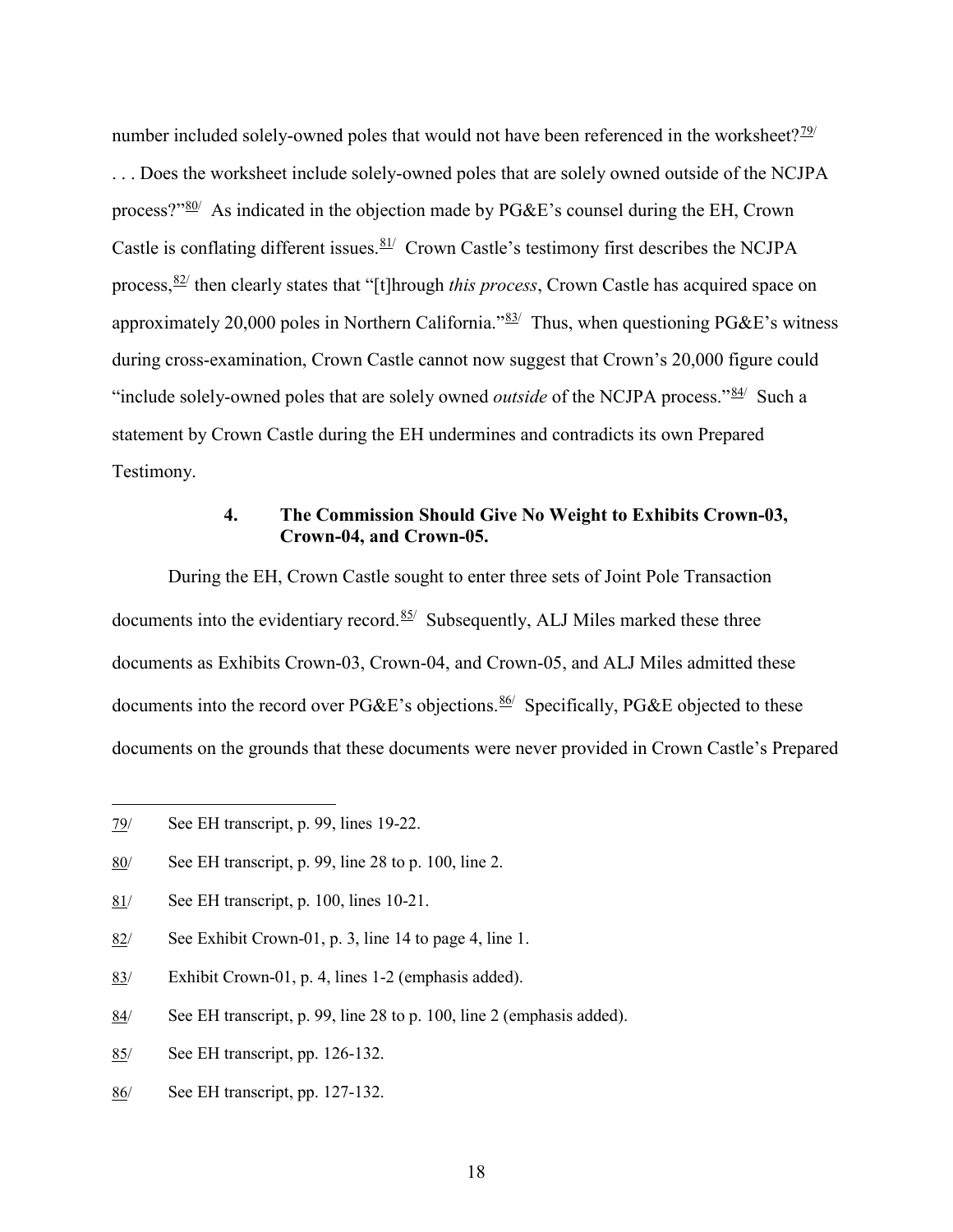Testimony, and as a result, PG&E was not afforded the opportunity to rebut these documents in PG&E's Prepared Rebuttal Testimony.<sup>[87/](#page-21-0)</sup> Furthermore, PG&E indicated during the EH that these documents lacked context and could not reasonably be interpreted as laying the whole foundation regarding past NCJPA transactions between PG&E and Crown Castle.<sup>[88/](#page-21-1)</sup> In this posthearing brief, PG&E reiterates its objections to these three exhibits, and for the reasons stated in the EH, PG&E respectfully requests that the Commission give no weight to these exhibits.

Furthermore, the justification stated by Crown Castle to support the entry of these documents into the evidentiary record is somewhat misleading. For example, PG&E acknowledges that Exhibits Crown-03 and Crown-04 were provided to PG&E during the November 28, 2018 arbitration conference held on the day prior to the EH; however, Crown Castle's statement during the EH that PG&E had "ample opportunity" to review Exhibits Crown-03 and Crown-04 prior to the  $EH<sup>89</sup>$  $EH<sup>89</sup>$  $EH<sup>89</sup>$  fails to paint a complete picture of the circumstances at hand. Absent a few short breaks during the November 28 arbitration conference, PG&E and Crown Castle were together in the arbitration room from the time of Crown's presentation of Exhibits Crown-03 and Crown-04 to 5:30 PM on that day (i.e., after the close of business).  $\frac{90}{ }$  $\frac{90}{ }$  $\frac{90}{ }$ Furthermore, on the following morning (i.e., the day of the November 29, 2018 EH), PG&E met with Crown Castle prior to the start of the 10:00 AM hearing in order to discuss the proceeding.  $91/$  $91/$  Thus, PG&E never had "ample opportunity" to review the documents internally

 $\overline{a}$ 

19

<span id="page-21-0"></span><sup>87/</sup> See EH transcript, p. 33, line 27 to p. 34, line 5; see also EH transcript p. 130, lines 11-13.

<span id="page-21-1"></span><sup>88/</sup> See EH transcript, p. 34, lines 2-5; see also EH transcript, p. 130, lines 7-13.

<span id="page-21-2"></span><sup>89/</sup> See EH transcript, p. 128, lines 12-13.

<span id="page-21-3"></span><sup>90/</sup> See November 28, 2018 transcript, p. 15, lines 19-21.

<span id="page-21-4"></span><sup>91/</sup> See EH transcript, p. 19, lines 1-22.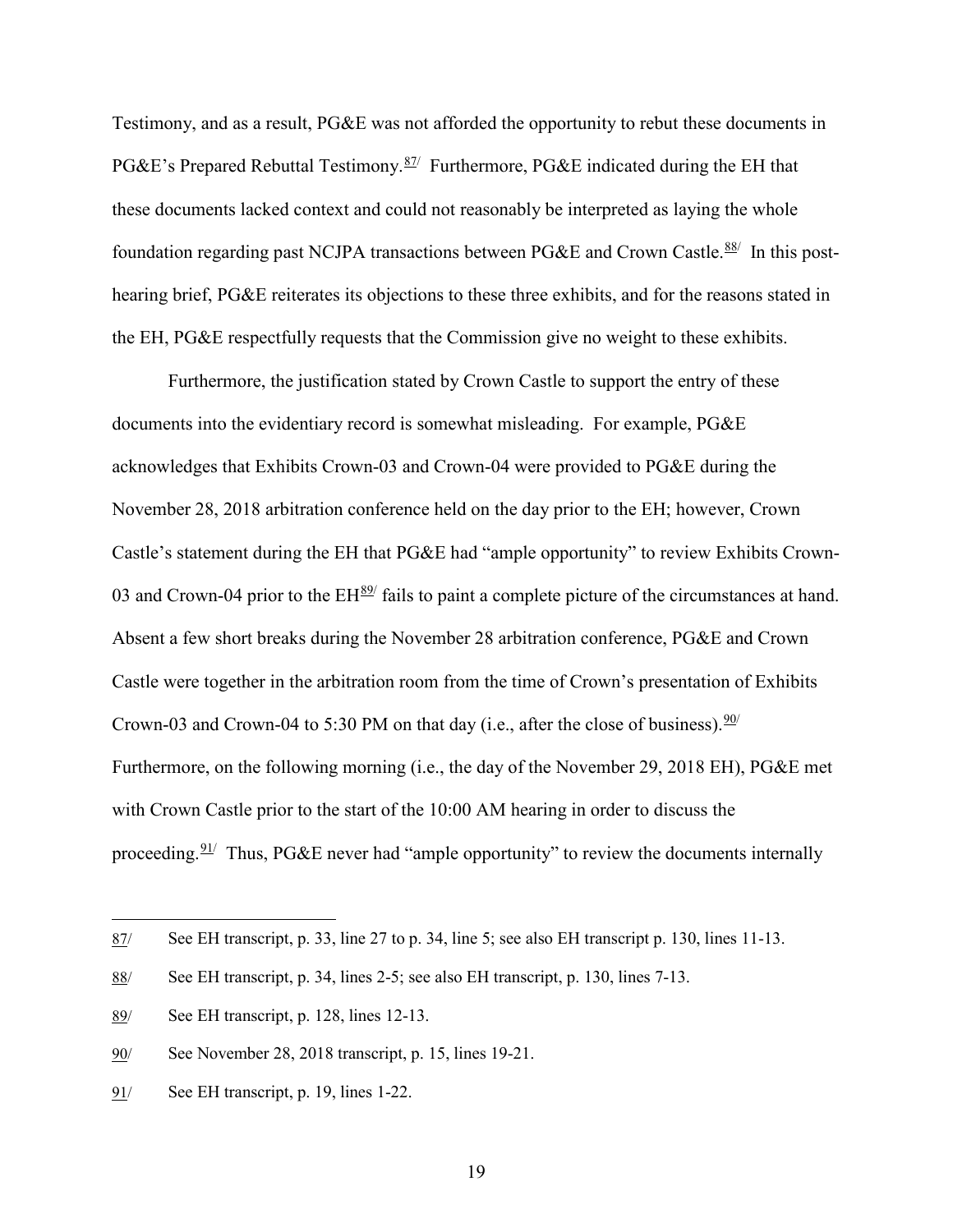without Crown present, since PG&E was consumed by the arbitration meetings and hearings. In addition, due to these time constraints, PG&E did not have a sufficient chance to dig up additional Joint Pole Transactions or offer clarifying details on the Joint Pole Transaction documents provided by Crown Castle (e.g. any Crown/PG&E correspondence or details unique to these specific Joint Pole Transactions). Therefore, giving any weight to these exhibits would prove prejudicial against PG&E.

Moreover, Crown Castle did not provide PG&E with Exhibit Crown-05 until after the EH had already begun on November 29, just minutes prior to Crown Castle's cross-examination of PG&E's witness.  $\frac{92}{7}$  $\frac{92}{7}$  $\frac{92}{7}$  Thus, as indicated in PG&E's objection to Exhibit Crown-05, Crown's use of this exhibit to cross-examine PG&E's witness raises fairness concerns.<sup>[93](#page-22-1)/</sup> In advocating for the inclusion of Exhibit Crown-05 to the evidentiary record, Crown indicated that this exhibit "is more representative of the kinds of instances, these few instances described in the rebuttal testimony." $94$ <sup>/</sup> This echoes statements made by Crown to support the inclusion of Exhibit Crown-03: "[I]t is responsive to Ms. De Teresa's testimony."<sup>[95/](#page-22-3)</sup> Likewise, Crown made a similar statement pertaining to Exhibit Crown-04: "This document is an approval, which goes to the rebuttal testimony of De Teresa regarding the few, which she calls the 'few instances' when Crown Castle has used terms of sale that differ from their normal practice."<sup>96</sup>/ Ultimately, by acknowledging that Exhibits Crown-03, Crown-04, and Crown-05 all serve to respond to Ms. De

 $\overline{a}$ 

<span id="page-22-2"></span>94/ See EH transcript, p. 131, lines 18-20.

<span id="page-22-0"></span><sup>92/</sup> See EH transcript, p. 131, line 24 to p. 132, line 3.

<span id="page-22-1"></span><sup>93/</sup> See EH transcript, p. 132, lines 3-4.

<span id="page-22-3"></span><sup>95/</sup> See EH transcript, p. 127, line 27 to p. 128, line 2.

<span id="page-22-4"></span><sup>96/</sup> See EH transcript, p. 129, lines 23-28.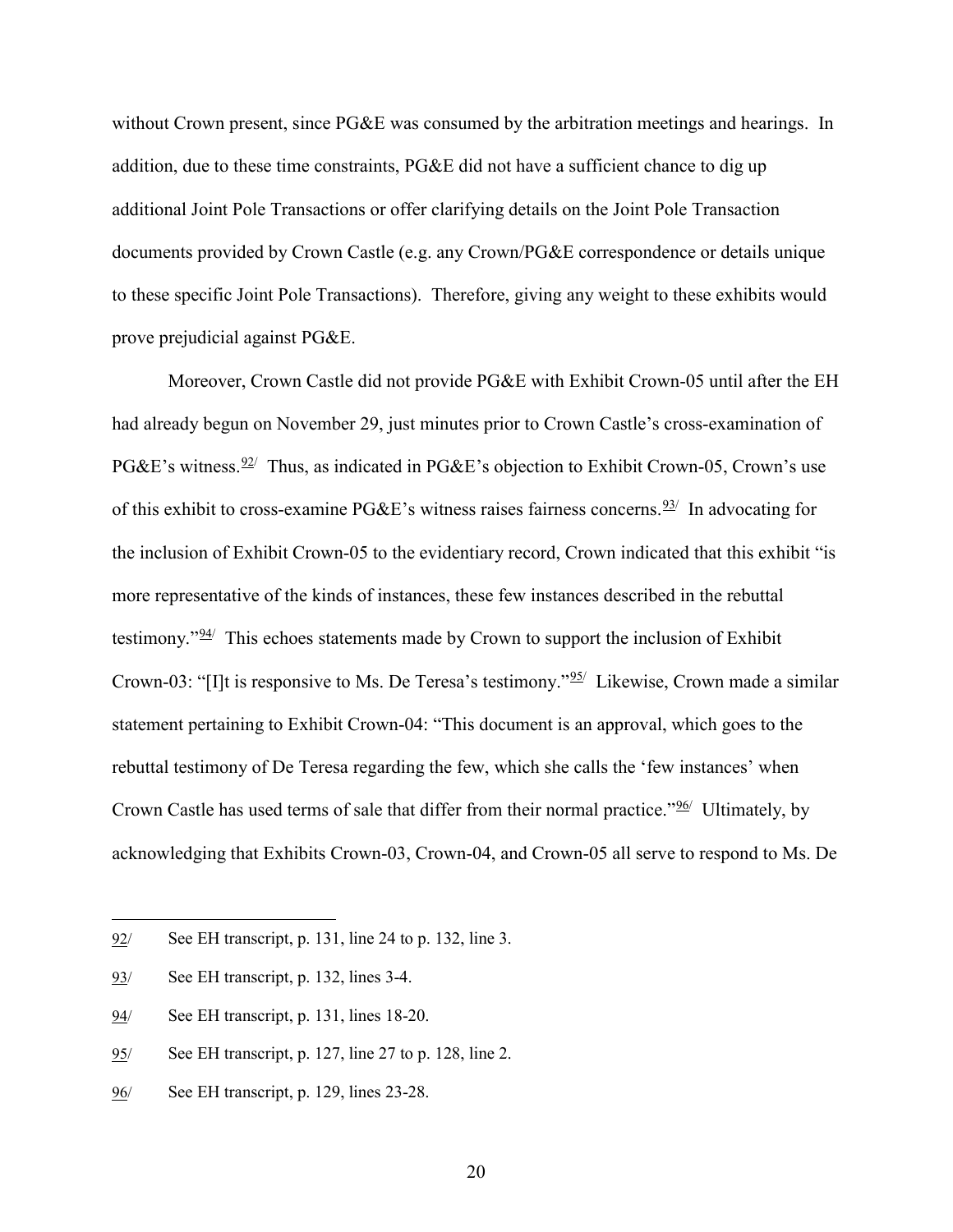Teresa's Prepared Rebuttal Testimony, Crown has essentially presented surrebuttal testimony through these exhibits. The expedited dispute resolution procedures set forth in Appendix A of the ROW Decision do not include a step for surrebuttal testimony, which further emphasizes that it would be improper for the Commission to give any weight to Exhibits Crown-03, Crown-04, and Crown-05.

#### <span id="page-23-0"></span>**IV. CONCLUSION**

The ROW Decision established a set of "preferred outcomes" for the Commission to use as a "disciplined point of reference"  $\frac{97}{1}$  whenever an access dispute arises between a pole owner and a prospective attacher. In this arbitration proceeding, PG&E's Overhead Facilities License Agreement fully complies with the access requirements of the ROW Decision and adheres to the "preferred outcomes" set forth by the Commission. In contrast, Crown Castle's proposed agreement seeks to drastically depart from the ROW Decision's "preferred outcomes" by requiring PG&E to sell an ownership interest to Crown Castle on poles solely-owned by PG&E, pursuant to terms of sale dictated by Crown. Nothing in the ROW Decision entitles Crown Castle to purchase pole space, since the mandatory access requirements of the ROW Decision pertain only to access through tenancy, not ownership. Because Crown Castle's proposed agreement fails to comply with the ROW Decision's "preferred outcomes," PG&E respectfully requests that the Commission reject Crown's proposed agreement and adopt PG&E's Overhead Facilities License Agreement as the arbitrated agreement in this proceeding.

//

//

<span id="page-23-1"></span><sup>97/</sup> See ROW Decision, 1998 WL 1109255 (Cal.P.U.C.) at \*7.